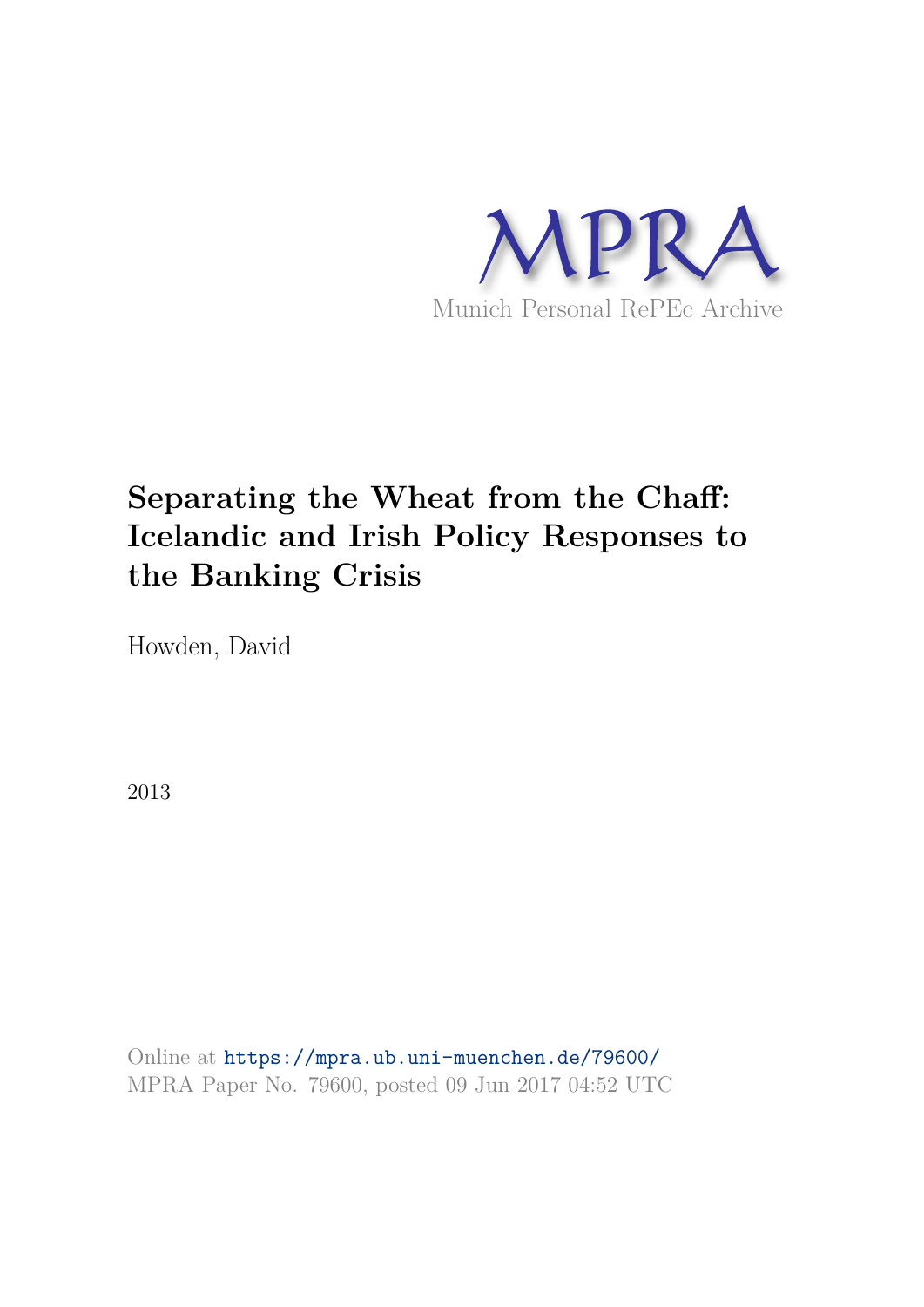# **Separating the Wheat from the Chaff of the Icelandic and Irish Policy Responses to the Banking Crisis<sup>1</sup>**

This article can be cited as: Howden, David. 2013. "Separating the Wheat from the Chaff of the Icelandic and Irish Policy Responses to the Banking Crisis." *Economic Affairs* 33(3): 348-60.

It can be found at: http://onlinelibrary.wiley.com/doi/10.1111/ecaf.12044/abstract

David Howden St. Louis University – Madrid Campus Department of Business and Economics Avenida del Valle, 34 Madrid, 28003, Spain dhowden@slu.edu

**Abstract:** When the tales of the Icelandic and Irish crises are told, they are framed as if one country did everything right to exit recession. In this paper I assess their recovery policies and find that the truth lies somewhere in the middle. By allowing its banking system to suffer substantial losses, Iceland shielded its citizens from the costly debt overhand apparent in Ireland. Ireland's commitment to open capital markets and price deflation has allowed trade flows to remain robust, and relative prices to realign to signal sustainable production plans to entrepreneurs. These lessons provide a roadmap for other countries entering similar crises in the future.

 $\overline{a}$ 

<sup>&</sup>lt;sup>1</sup> This paper builds off and extends arguments made in Howden (2012). Research funding was generously provided by the Mercatus Center. I would like to thank Devin Bowen for excellent research assistance, and two anonymous referees for helpful comments.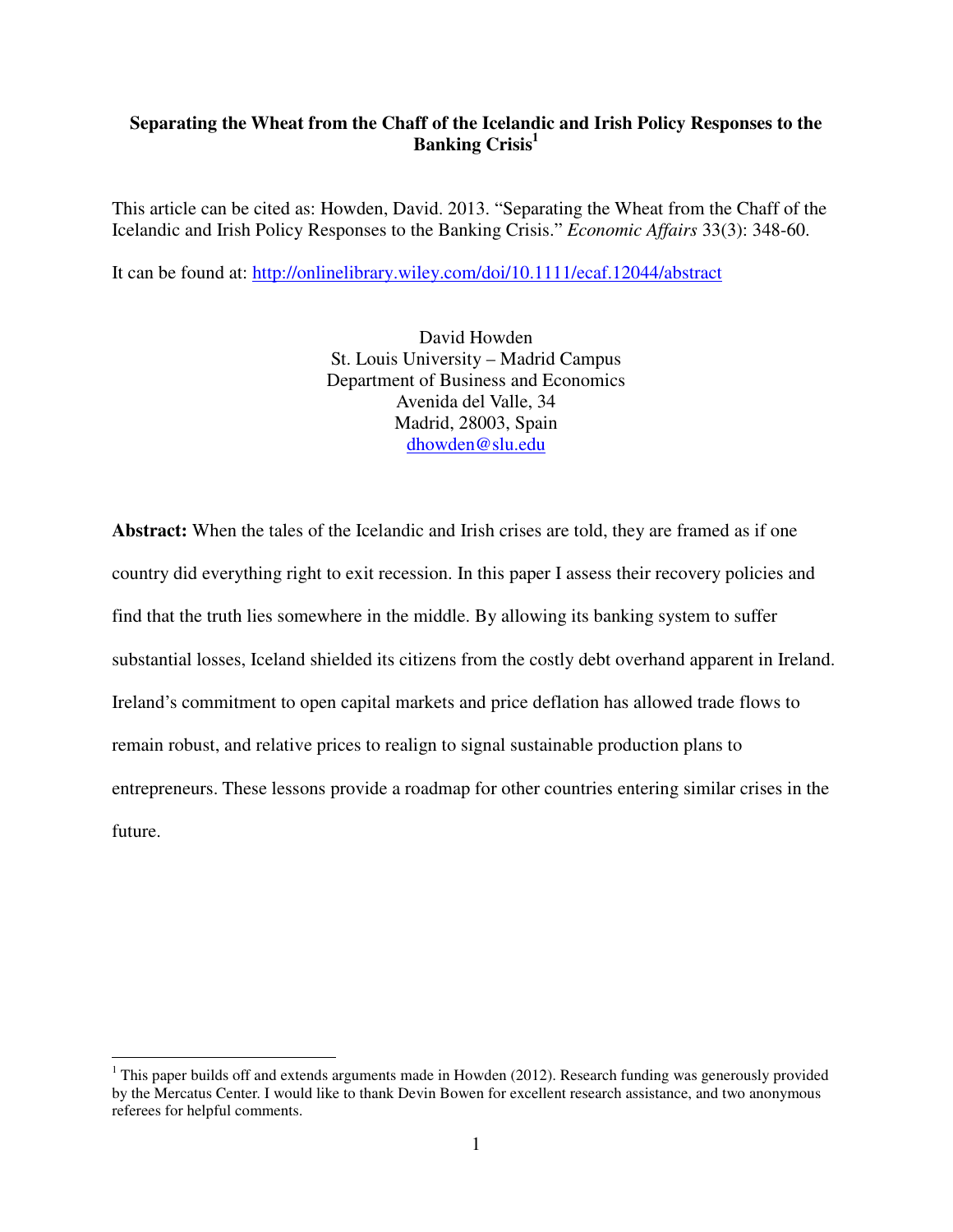# **1 Introduction**

In the fall of 2008, the Icelandic banking system collapsed, giving rise to a general economic recession and currency crisis. The size of the banking system and the severity of the events rendered both the Icelandic government and its central bank unable to save the insolvent financial system. The dire situation was mirrored 1,000 miles to the southeast, as Ireland entered into a similar banking crisis. Without a concerted effort to bail out its banking system, it would be brought to its knees like its Nordic neighbour's. The sentiment of the time was captured in a common joke:

"What's the difference between Ireland and Iceland? Six months and one letter."

Today each country is slowly exiting its recession, though not without considerable hardship along the way. In general, output has recovered stronger in Ireland while employment growth is more robust in Iceland. In many ways each country pursued an opposite policy response to their recessions: whether it be concerning monetary policy, banking guarantees, nationalizations of the financial sector, or capital controls on the economy.<sup>2</sup> In this article, I assess the distinct responses and separate the wheat from the chaff. Neither country was able to construct an optimal policy response, though pieces of each response have merit. I conclude with some lessons for countries in similar situations – small open economies with large financial sectors.

### **2 Nationalizing the Financial Sector**

1

The comparison between Iceland's and Ireland's crisis responses typically centres on the idea

 $2^2$  The different responses stem, in part, from the different instigators of the crisis in each country (Howden forthcoming). In this paper I ignore the causes of each country's crisis and focus exclusively on the policy responses that resulted.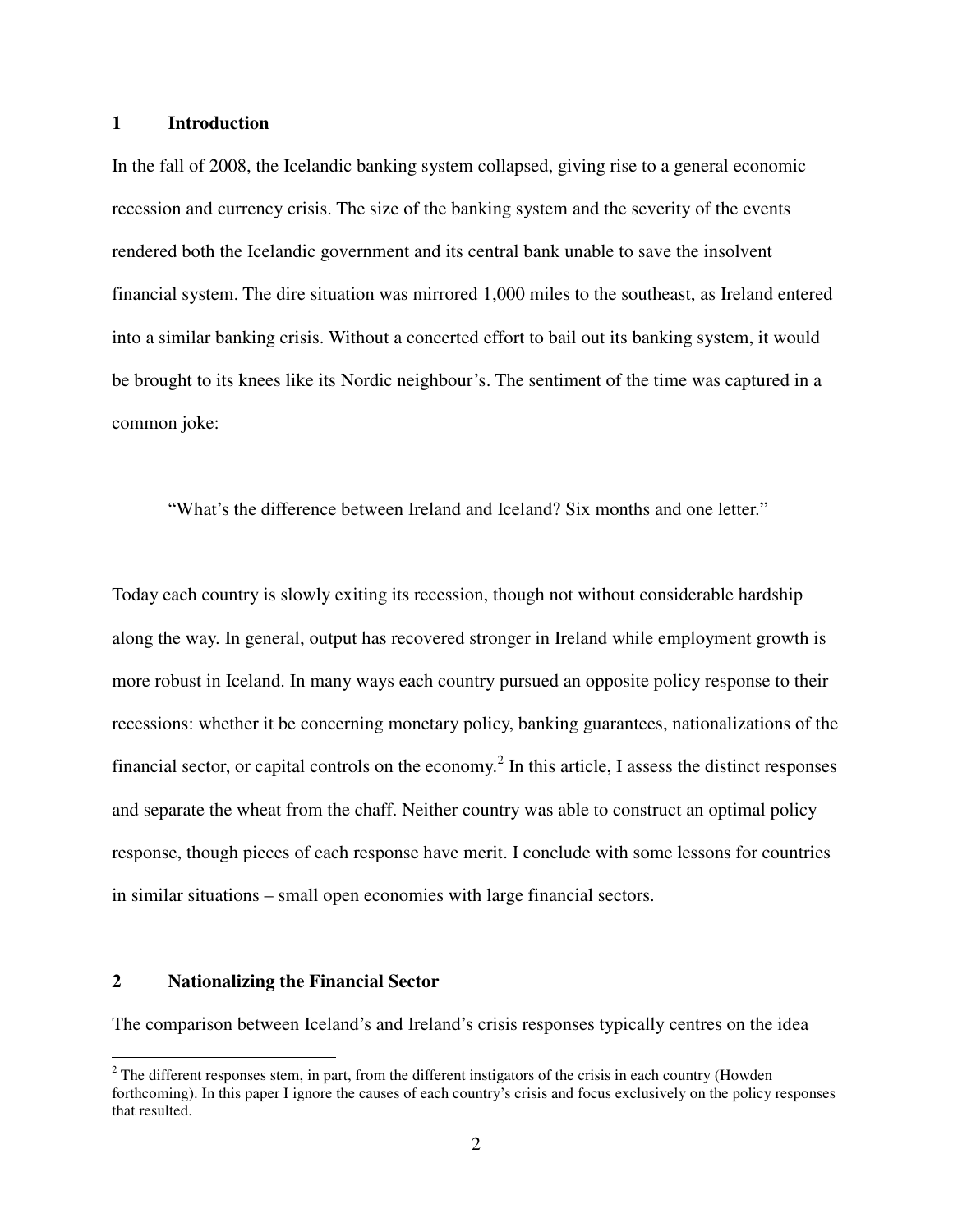that Ireland bailed out its banking sector, while Iceland allowed its to default. Although this is true in some ways, it understates the role of the Icelandic government in saving its own banks.

#### *2.1 The Liquidation of the Icelandic Financial Sector*

The size of the Icelandic banking system, and more importantly the extent of its foreigndenominated liabilities, exceeded the ability of the government or the Central Bank of Iceland (CBI) to bail out. The big three Icelandic banks—Kaupthing, Glitnir, and Landsbanki dominated the Icelandic banking sector, holding almost 80 percent of its banking assets. More strikingly, these assets amounted to 1,100 percent of Icelandic GDP in 2007 (Buiter and Sibert 2008). By comparison, the U.S. banking sector's total assets in 2007 were less than the size of the whole economy and were spread over a much less concentrated banking industry.

In the initial stages of the crisis of 2008 the Icelandic government did attempt to nationalize the financial system in an attempt to save it. Most notable was the September 29 announcement that Glitnir, the third largest of its banks, was to become effectively nationalized via a  $\epsilon$ 600 million purchase of its assets by the government. This, and subsequent attempts to nationalize the banks, failed to materialize and the country's Financial Supervisory Authority (FME) took over the banks to place them into receivership. The scope of the debts incurred was beyond the ability of the government to secure, and their denomination in foreign currency made the CBI unable to guarantee them. By October 8, all three of the large Icelandic banks had been similarly placed into receivership. Not strictly bailing out the Icelandic banks and placing them into receivership allowed the sovereign of Iceland to remain solvent due to its unwillingness (and inability) to guarantee the banking sector's debts.

Placing the banks into receivership has oftentimes been misconstrued as allowing them to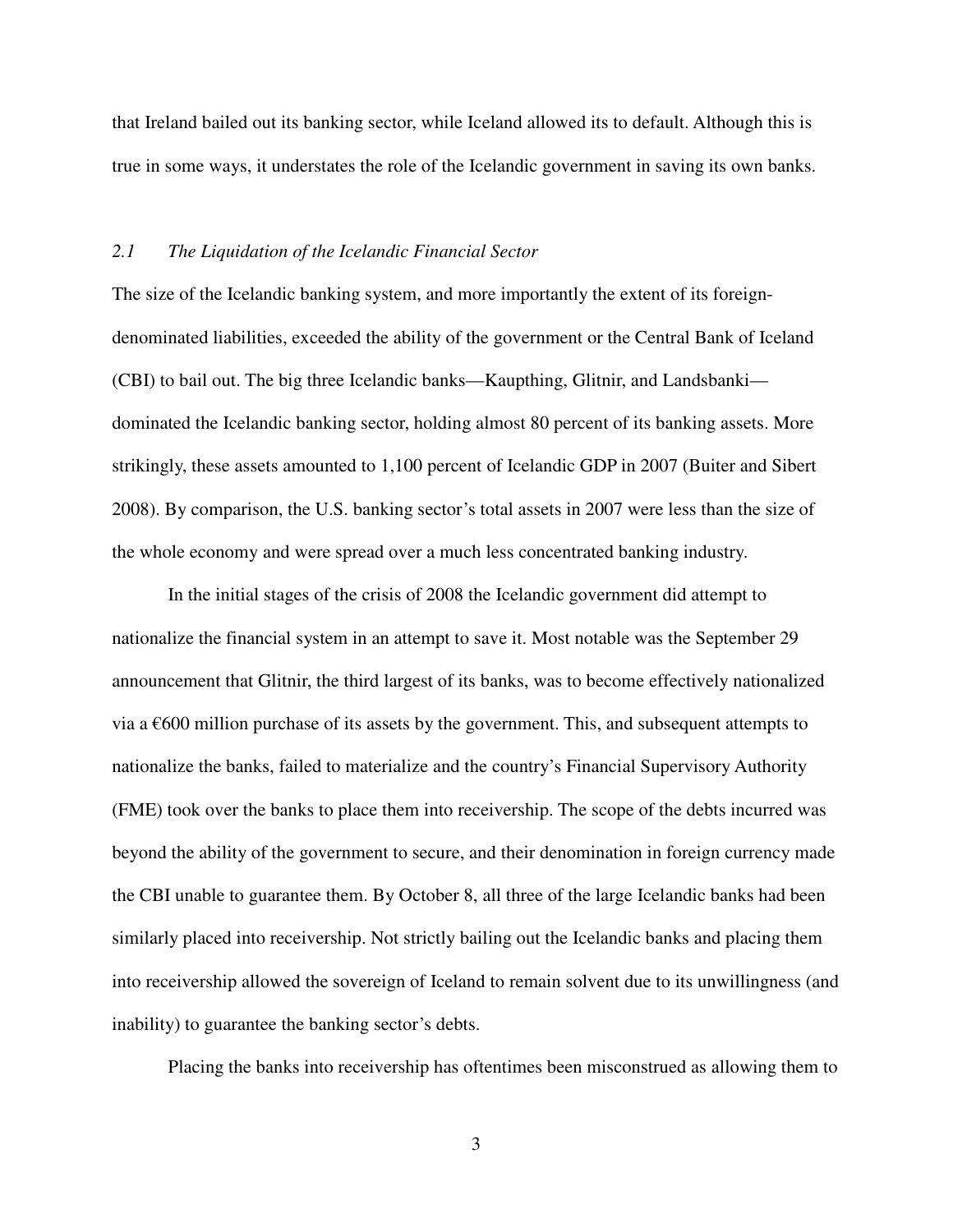fail. In fact, the FME ring-fenced the domestic operations of these banks using a modification of the good bank–bad bank model employed in Sweden in 1992. Instead of just isolating toxic from clean assets, however, they opted to split the banks along geographic lines in an effort to protect Iceland from international default (Danielsson 2011a). Unfortunately few assets of suitable quality existed for either the good or the bad bank, effectively rendering the new, albeit smaller banks in trouble and the government on the hook for domestic deposit insurance payouts. "New" (*nýi*) banks were formed to provide for the continued banking operations of "Icelandic families and businesses" (Financial Supervisory Authority 2008a; b; c). Emergency legislation passed on October 7 by the Icelandic parliament gave depositors and the country's deposit insurance plan priority over other claims to banks. Domestic assets and liabilities were transferred to the new banks. Deposits in foreign branches were given priority status to the assets held in the old banks. Bondholders of the banks—both new and old—were left with claims to the assets that remained in the old banks. In this way much of the banking debt was "repudiated," though it is clear that depositors (especially domestic depositors) were given priority (Baldursson 2011).

The Icelandic government lent these three new banks  $\epsilon$ 7.96 billion in a bid to recapitalize them, pushing the public debt to more than 70 percent of the country's 2008 gross national income. This action placed Icelandic public finances on an unsustainable trajectory (Danielsson 2011b) and created what some may call a "dysfunctional" banking system, more interested in recovering its assets from the old banks than in providing core banking activities (Danielsson 2011a). While this has reduced the risk of a sovereign default by ensuring banks put solvency issues at the forefront, it has limited banks' abilities to fund investment activities essential to growth.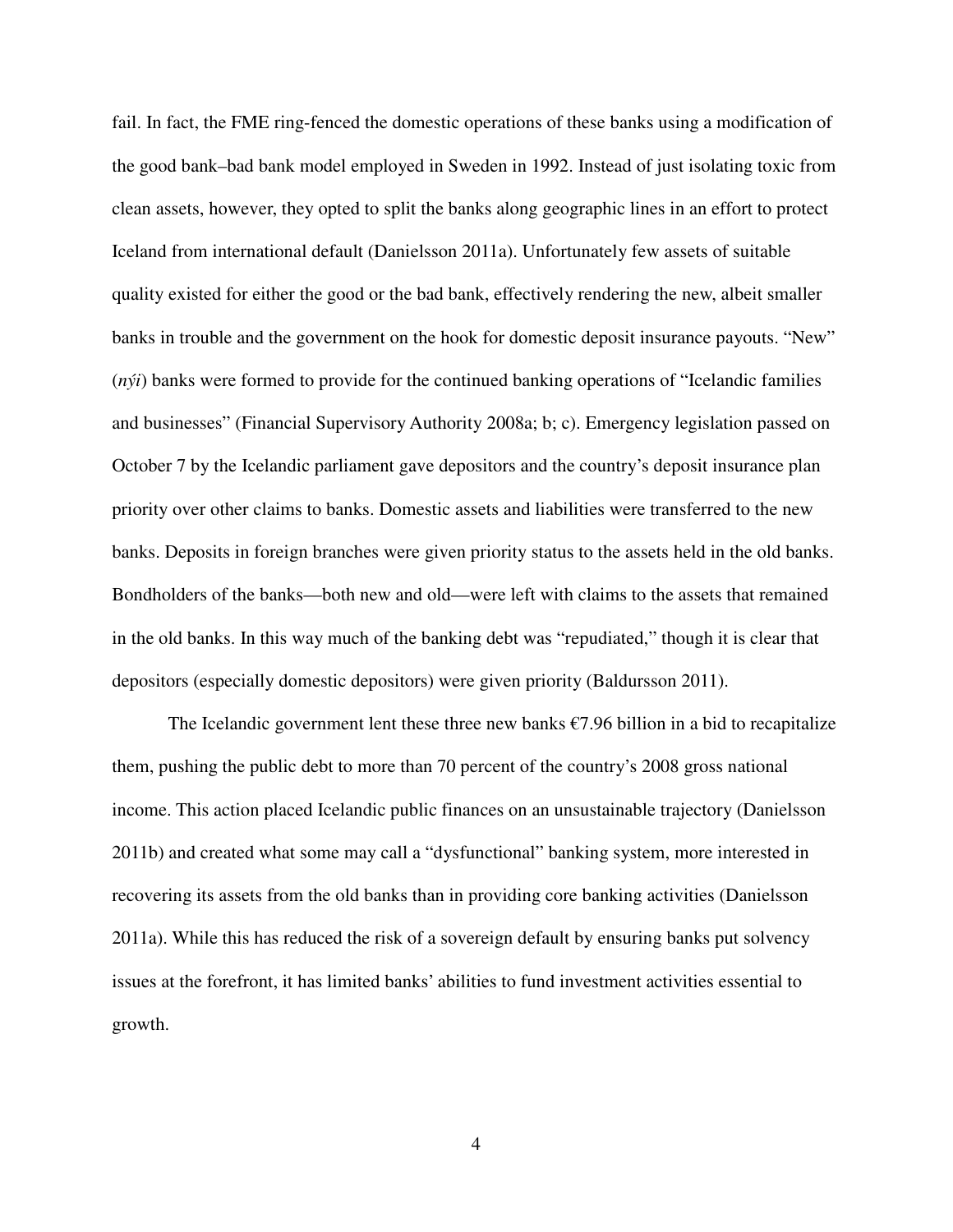# *2.2 The Nationalization of the Irish Financial Sector*

Faced with the real possibility of having its banking system collapse, in September 2008 the Irish Ministry of Finance guaranteed all senior bondholders and extended its deposit insurance guarantee to an unlimited amount. The latter policy had the beneficial effect of generating additional capital, which flowed from other troubled European countries to the perceived safety of the Irish banking system. It also created a contingent liability for the Irish government of about 200 percent of GDP (Connor *et al*. 2010: 5). Political tensions grew because Ireland's European neighbours were unhappy about its unilateral guarantee, which pushed them to follow suit with their own deposit guarantees in an attempt to stifle deposit outflows.

By December of that year, the Irish government had spent  $\epsilon$ 5.5 billion to take controlling stakes in the country's three main banks—Allied Irish Bank (AIB), Bank of Ireland (BoI), and Anglo Irish Bank. In an emergency legislative session, Anglo Irish Bank was nationalized in January 2009, with AIB and BoI each receiving  $\epsilon$ 3.5 billion recapitalizations.

 Although these costs of nationalizing Ireland's three main banks seem fairly insignificant—barely €3,000 per Irish citizen—a more extensive if controversial measure was the government's purchase of their bad assets. The National Asset Management Agency (NAMA) was created in late 2009 to take on nonperforming property development loans in exchange for government bonds. While this measure was undertaken to stabilize the banking system, it also ultimately raised the taxpayer cost of resolving the banking crisis (Honohan 2010; Lane 2011).

 NAMA purchased loans estimated to be worth €72 billion for €30 billion, making payment partly in cash, and partly by issuing government bonds. This amounted to nearly  $\epsilon$ 7,000 in additional public debt per Irish citizen. It was soon apparent that the Irish government could not afford to finance a deficit during the crisis and support NAMA simultaneously, and Irish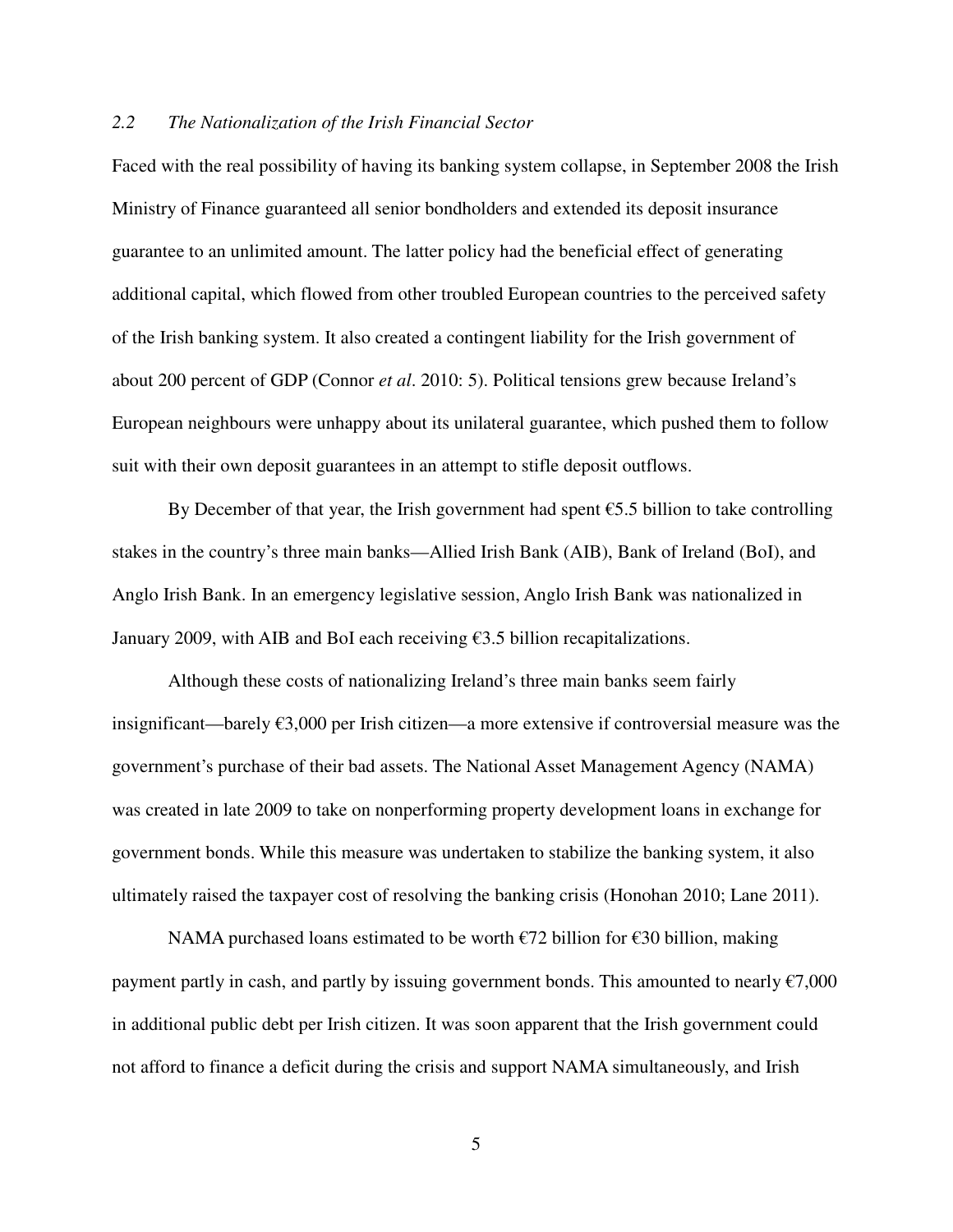bond prices began deteriorating. By November 2010, the Irish government was obliged by the EU and the IMF to accept an  $\epsilon$ 85 billion bailout, with another  $\epsilon$ 150 billion being provided by the ECB to meet the liquidity needs of the banking system through secondary market bond purchases. Including this additional ECB liquidity directed to the banking sector, the Irish government increased its indebtedness by nearly €25,000 per citizen. These bank bailouts alone amounted to over 14 percent of Ireland's GDP in 2009, and 32 percent of GDP in 2010 (Kinsella and Lyons 2011). Despite these efforts, by April 2011 all six of the major Irish banks had been reduced to junk bond status. By the time the nationalizations were complete the total cost of the bank bailout was 50 to 60 percent of 2010 GDP (O'Callaghan 2011).

### *2.3 Discretionary Costs of the Bailouts?*

As a consequence of this one-time payment to the banking system, Iceland's public deficit has not swelled today due to payments to sustain its banking sector—the cost has already been incurred. In Ireland this is decidedly not the case. Additional public sector payments to sustain its zombie banking system—one which is insolvent but sustained by government transfers—have become the norm. Iceland continues to run a public deficit, but not to sustain its banking sector. Instead, strained public finances are the result of decreases in tax revenue from the crisis coupled with an increased drain on its services due to plush unemployment insurance payments and other transfer schemes. Indeed, in 2009 government transfers to households increased to 8.2 percent of GDP, up from 6.1 percent the previous year. Likewise, "public social protection expenditures" increased to 11.3 percent of GDP, up from 8.9 percent in 2009 (Ólafsson 2011: 12). While it could get its deficit under control today by cutting other discretionary spending, Ireland cannot do the same until it allows its banking sector to fail because continual transfers have become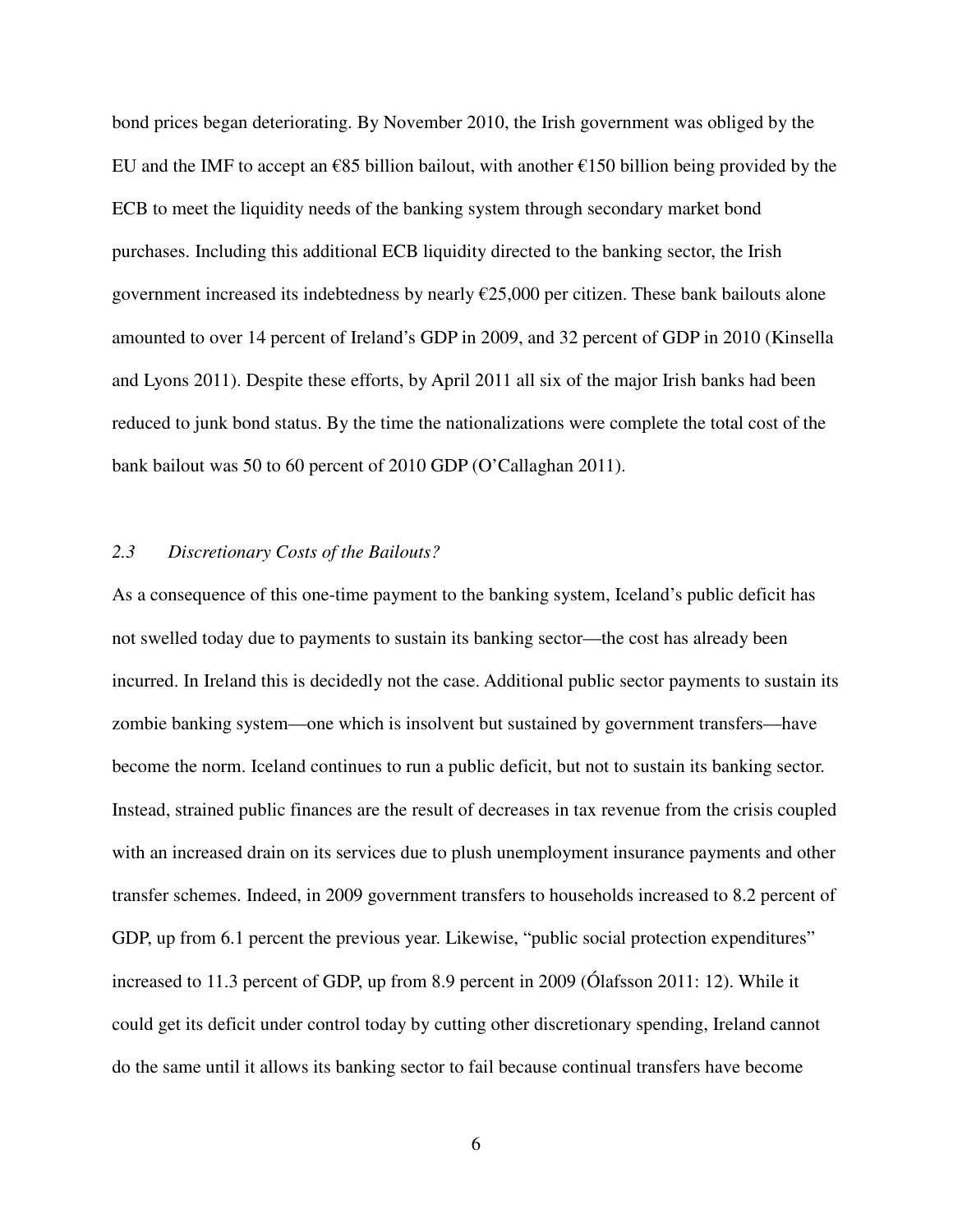necessary to its continued functioning. Indeed, as illustrated in table 1, Iceland has largely reigned in its public deficit while Ireland still grapples with double digit expansions to its public debt level.

|      | <b>Iceland</b>     |                 | <b>Ireland</b>     |                 |
|------|--------------------|-----------------|--------------------|-----------------|
|      | <b>Public Debt</b> | Deficit/Surplus | <b>Public Debt</b> | Deficit/Surplus |
| 2005 | 26.0               | 4.9             | 27.3               | 1.7             |
| 2006 | 27.9               | 6.3             | 24.6               | 2.9             |
| 2007 | 28.5               | 5.4             | 25.1               | 0.1             |
| 2008 | 70.4               | $-13.5$         | 44.5               | $-7.4$          |
| 2009 | 87.9               | $-10.0$         | 64.8               | $-13.9$         |
| 2010 | 93.0               | $-10.1$         | 92.1               | $-30.8$         |
| 2011 | 101.0              | $-5.4$          | 106.4              | $-13.4$         |
| 2012 | n.a.               | n.a.            | 117.6              | $-7.6$          |

Table 1: Public debt and deficits (percent of GDP) Source: Eurostat

The current unsustainable path of Iceland's public finances is only possible through the \$2.1 billion IMF-supported program enacted in 2008. The ability of the government to continue running large deficits has allowed the country to set itself on a path that must be corrected before insolvency fears re-emerge.

# **3 Internal or External Depreciations?**

Perhaps the greatest distinction in the aftermaths of the two countries' crises is found in their exchange rate regimes. With its independent currency, Iceland's króna depreciated quickly as banks sold off domestic assets to fund foreign liabilities. Ireland succumbed to an exchange rate determined in large part by the eurozone's economic strength, as well as by policies enacted in Frankfurt by the ECB with little regard for the country's fundamentals (Sharkah and Pawela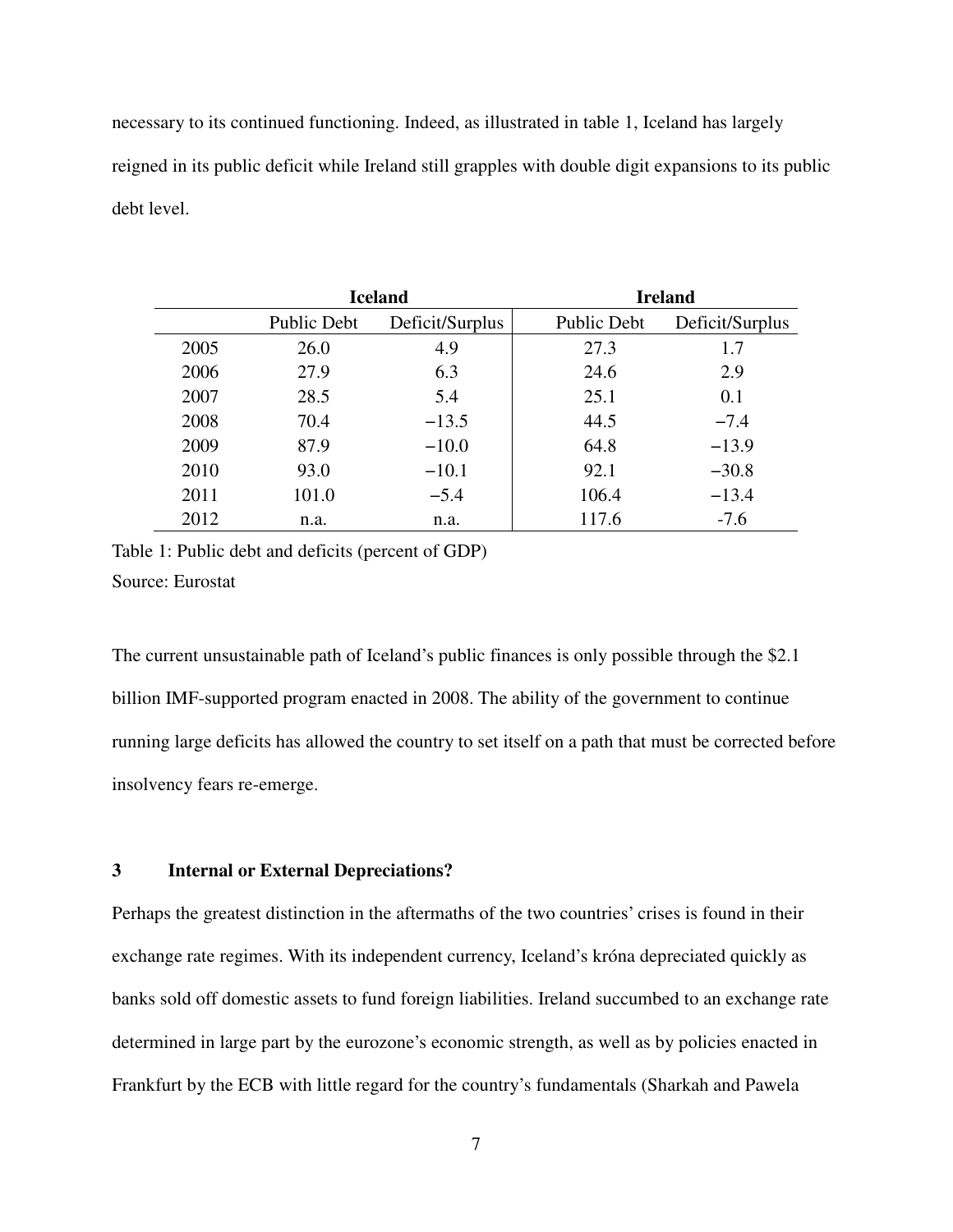2010).

# *3.1 Was Iceland's Ability to Depreciate Beneficial?*

In response to increased foreign claims on Icelandic banks, the sale of domestic assets depreciated the króna. Throughout 2008 the currency lost about half of its value against both the U.S. dollar and the euro. While this sharp depreciation hampered banks as they attempted to meet their foreign claims, it did have the beneficial effect of allowing export-oriented industries to regain international competitiveness quickly. A trade deficit of 30 percent of GDP at the end of 2006 began to reverse in response to increased affordability of domestically sourced Icelandic goods. Entrepreneurs eager to put their newly competitively priced currency to good use came up with creative solutions to profit from the collapse. HEKLA, a 74-year-old car importer in Iceland, constructed a database to clear the excess supply of cars. Buyers from the Faroe Islands, Norway, Denmark, Sweden, and Germany rushed to purchase these cars, and allowed the island to become an exporter of automobiles for the first time in its history (Bagus and Howden 2011a: 107). The fact that Iceland is much more open than other economies made it especially important to seek recovery through its trade account. The openness index – the ratio of total exports and imports to GDP – is a common way to proxy an economy's degree of openness. In 2009 this index stood at 48.6 percent for Iceland, versus 41.3 for the broader OECD and 29.1 for the United Kingdom.

 This króna depreciation has benefited Iceland, but only with a lag. The reason is not in the effectiveness of the depreciation to stimulate exports, but rather in the lack of domestic productive capacity to produce goods to export (Bagus and Howden 2011a: 112). In one sense, by saving the defunct banks in the form of their new versions with government money, parts of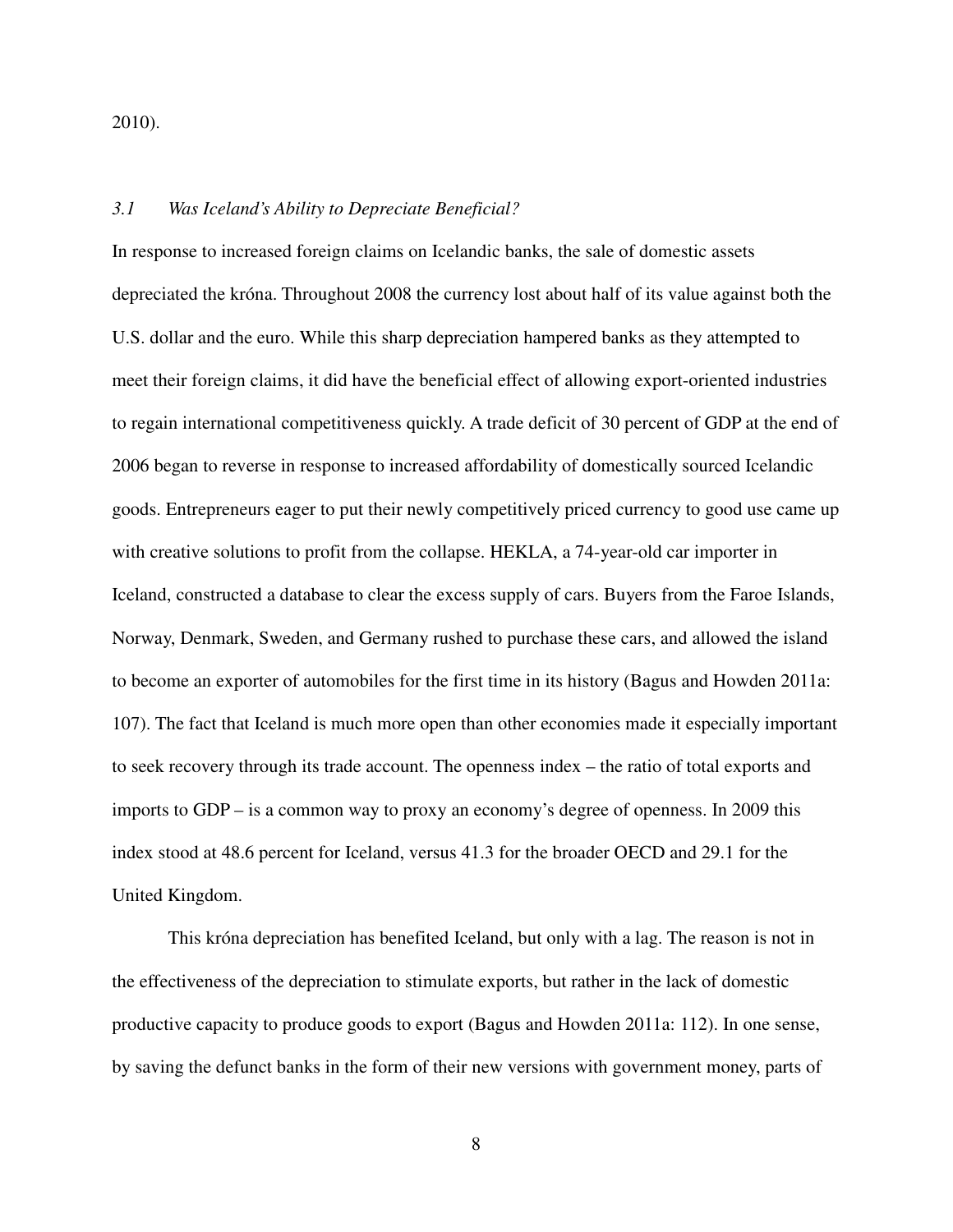an unsustainable banking model have been sustained artificially, and resources have not been redirected to sustainable paths. The fishing industry, for example, can export to help the island in its recovery, but its output has been slow to respond to its price advantage due to a relative lack of labour. This is partly because it is time-consuming for workers to learn skills for a new job. Given that the seafood industry directly and indirectly accounts for 26 percent of Iceland's GDP, and up to 8 percent of its labor force (Sigfusson and Arnason 2011), inhibiting this key sector from growing will prolong the crisis.

Icelandic inflation totalled approximately 28 percent from 2008-09, as the CBI moved to paper over banking and deposit insurance losses (table 3). Iceland's ability to inflate some of its debt away solved one apparent problem but may exacerbate a larger one. The swift depreciation allowed the CBI to honour some of its pledges made to domestic residents though it did nothing to help those who had their debts denominated in a foreign currency, nor did it aid exporters as much as might at first blush be assumed. As the financial sector had some of its debts inflated away, losses were not as great as would otherwise have been the case. While this had the immediate effect of softening the blow, it hindered the exit of workers from this area to more sustainable sectors. As a result, export sectors that can generate capital through exports—such as the seafood industry—have been unable to expand as quickly as would otherwise be the case.

Some relevant prices in the country *have* fallen over the past four years. In particular, securities' prices have collapsed as the general Icelandic stock index fell 93 percent, and housing prices have fallen throughout the country. These price declines, though painful in a financial sense, have sent entrepreneurs a necessary signal as to relative costs and profits in the economy in an attempt to attract their attention to the necessary restructuring. Instead of relying on financial profits from investment portfolios, Icelanders have worked to generate real income-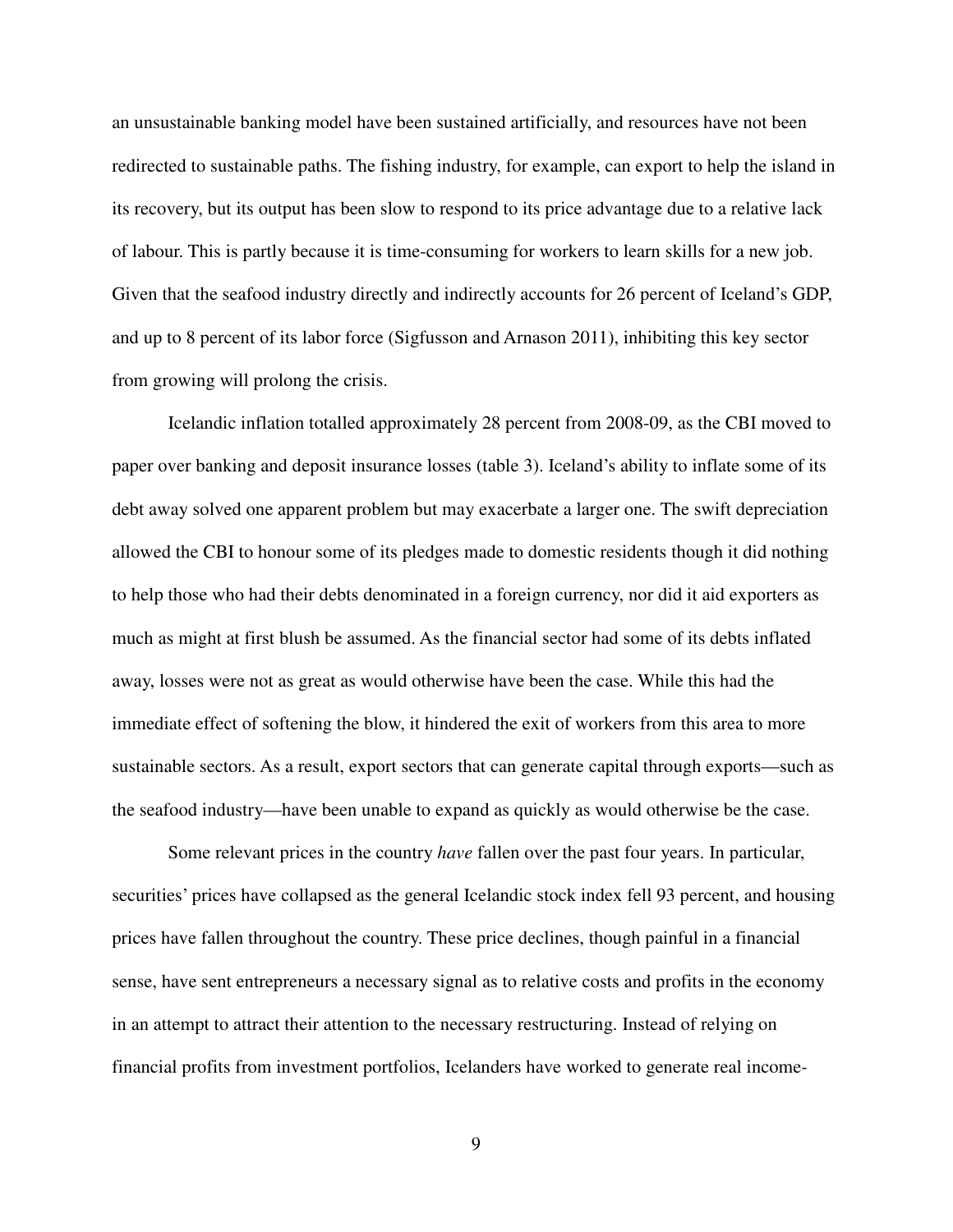generating businesses. The fall in stock prices has also increased the cost of capital, which, although making some business ventures unprofitable, allows this unprofitability to be easily seen. When equity prices soared during the boom, the cost of capital in Iceland fell below what was necessary given the supply of real savings to sustain investment projects. As prices have fallen, international competitiveness has been regained, and signalled to investors in the form of higher profits.

|            | 2006   | 2007   | 2008    | 2009    | 2010    | 2011    | 2012 |
|------------|--------|--------|---------|---------|---------|---------|------|
| Euro area  | 6.6    | 4.5    | 4.3     | $-2.3$  | $-0.6$  | 1.2     | 3.4  |
| Germany    | $-1.2$ | $-3.8$ | 3.6     | $-1.2$  | 1.4     | 1.4     | 2.1  |
| Iceland    | 16.8   | 9.4    | 6.2     | $-9.7$  | $-3.0$  | 4.6     | 5.9  |
| Ireland    | 14.2   | 1.7    | $-12.4$ | $-18.6$ | $-10.5$ | $-16.7$ | 4.3  |
| <b>USA</b> | 11.5   | $-2.0$ | $-13.8$ | $-18.9$ | 2.3     | $-4.8$  | 1.6  |

Table 2: House Prices (percent change, year-on-year) Source: Eurostat experimental house price index, S&P/Case-Shiller national index, Statistics Iceland, Ireland Central Statistics Office

# *3.2 The Euro as Ireland's Quasi Gold Standard*

By being locked into the eurozone, Ireland sacrificed one important policy tool. Lacking an independent central bank, the country could not inflate its obligations away. This has come to be seen as a major detriment to Ireland as it tries to regain its footing, though there are important caveats to remember.

 First, in a bid to regain international competitiveness the relevant price is the real exchange rate. Decreasing the cost for others to import your goods is a function of your domestic selling price and the nominal exchange rate. The Irish price level declined for two consecutive years, and the country has experienced deflation relative to its continental European neighbours, as can be seen in table 3. As a consequence, despite having the same nominal exchange rate as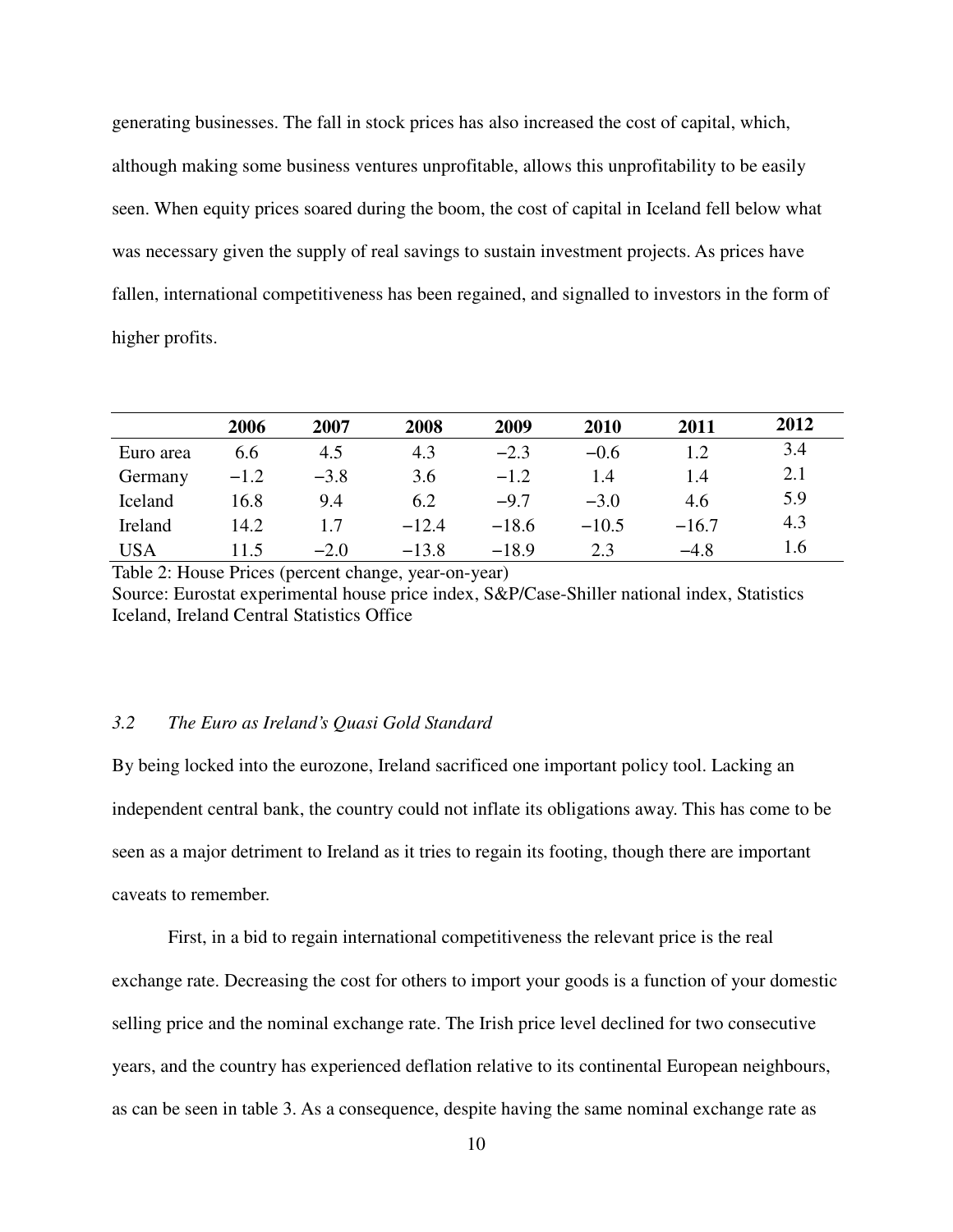other eurozone members, Ireland has been able to regain relative competitiveness through a depreciating real exchange rate.

|                 | <b>Iceland</b> | <b>Ireland</b> | <b>Eurozone</b> |
|-----------------|----------------|----------------|-----------------|
| 2005            | 1.4            | 2.2            | 2.2             |
| 2006            | 4.6            | 2.7            | 2.2             |
| 2007            | 3.6            | 2.9            | 2.1             |
| 2008            | 12.8           | 3.1            | 3.3             |
| 2009            | 16.3           | $-1.7$         | 0.3             |
| 2010            | 7.5            | $-1.6$         | 1.6             |
| 2011            | 4.2            | 1.2            | 2.7             |
| 2012            | 5.1            | 1.7            | 2.2             |
| Total<br>change | 69.7%          | 10.1%          | 17.8%           |

Table 3: Irish, Icelandic and eurozone inflation Source: Eurostat

Second, one problem in the boom was not one of all prices inflating to the same degree. As credit was injected into the economy asymmetric affects resulted, sending erroneous price signals to investors. As an example, cheap credit engendered a housing boom, leading property prices to rise faster than other prices. As a consequence, many Irish resources were directed to the real estate market, at the expense of other productive activities. At the peak of the boom, 13 percent of Irish employment was in the construction industry, and it produced 24 percent of the Irish gross national product, as opposed to an average of 12 percent for the rest of Western Europe (Kinsella 2012). The false price signals sent to entrepreneurs needed to be corrected: housing prices needed to fall relative to other prices. Depreciation in the nominal exchange rate would have resulted in an equivalent decline in all prices. What is necessary at some point in time is an alteration of the constellation of prices.

In Ireland domestic disinflation and more recently deflation have guided prices back to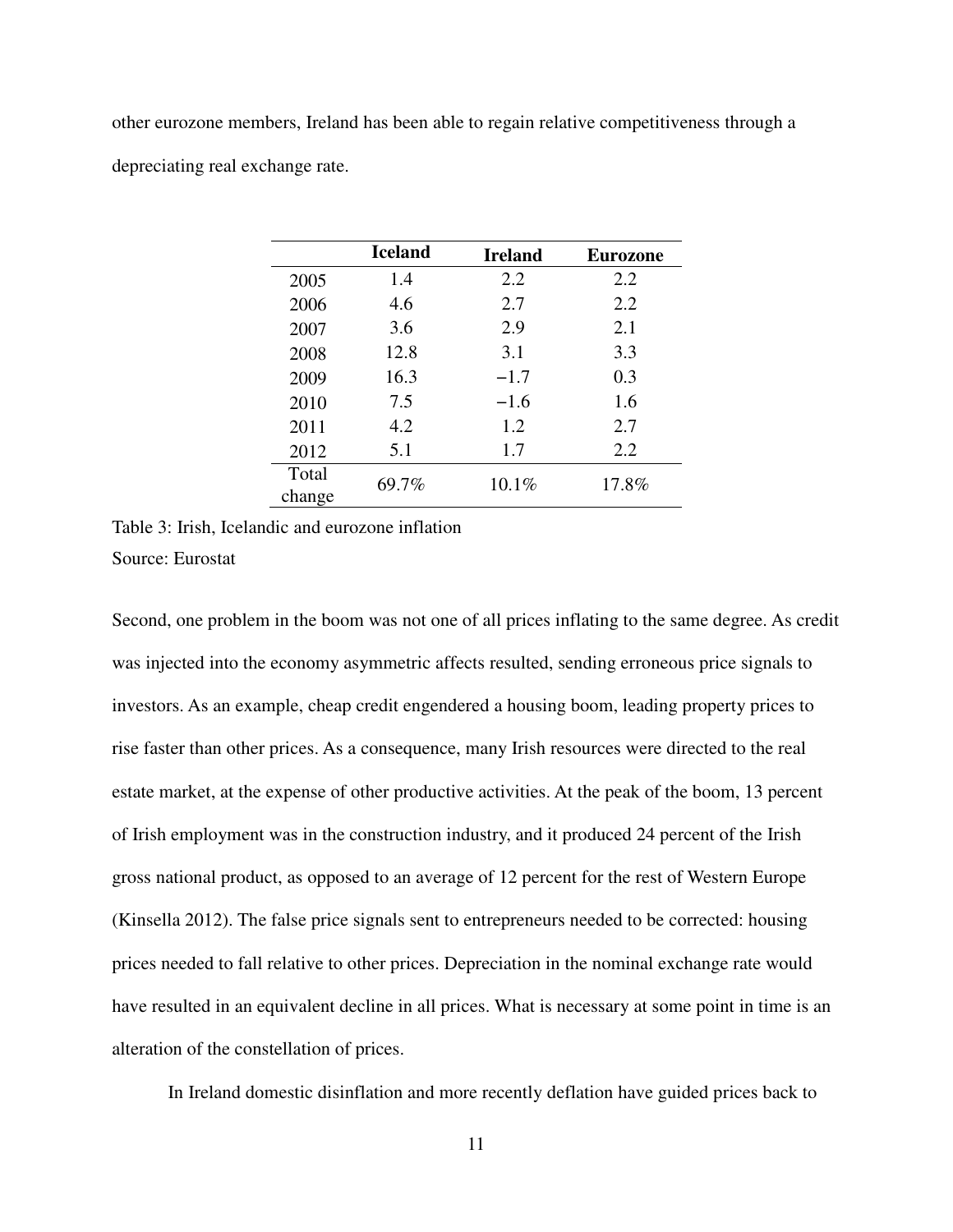their correct relative levels, allowing entrepreneurs to regain focus on the profitable areas of the economy. While Ireland's other peripheral European counterparts—Greece, Italy, Portugal, and Spain—have had more trouble reaching the bottom of their busts, the common reason provided is that they cannot regain competitiveness with the currently strong euro. This neglects the importance of domestic price deflation (or at least disinflation) and begs the question why this has not occurred. One significant reason can be found in the relative size of each country's public sector, as shown in table 4. Despite running large public deficits, Ireland's public sector is smaller than that of most of its peripheral eurozone counterparts, with the second lowest tax burden. Even when factoring the large ongoing cost of bailing out the Irish banking sector, Irish public expenditure is still not higher than the majority of its counterparts, and remains below that of the larger eurozone.

|                | <b>Total government</b><br>revenue | <b>Total government</b><br>expenditure |
|----------------|------------------------------------|----------------------------------------|
| Italy          | 46.1                               | 49.9                                   |
| Eurozone       | 45.3                               | 49.4                                   |
| Portugal       | 44.7                               | 48.9                                   |
| <b>Iceland</b> | 41.7                               | 46.1                                   |
| Greece         | 40.9                               | 50.1                                   |
| Ireland        | 35.3                               | 48.1                                   |
| Spain          | 35.1                               | 43.6                                   |

Table 4: Government size (2011, percent of GDP)

Source: The Heritage Foundation

The public sector typically experiences more rigid labor costs than its private alternatives (Hutt 1977, Bagus and Howden 2011b: 392-93). Public unions, especially in Europe's south, enjoy engrained positions due to their numbers and potential to sway politics. In addition, fewer Irish firms are subject to union agreements obstructing wage declines than the eurozone average. (72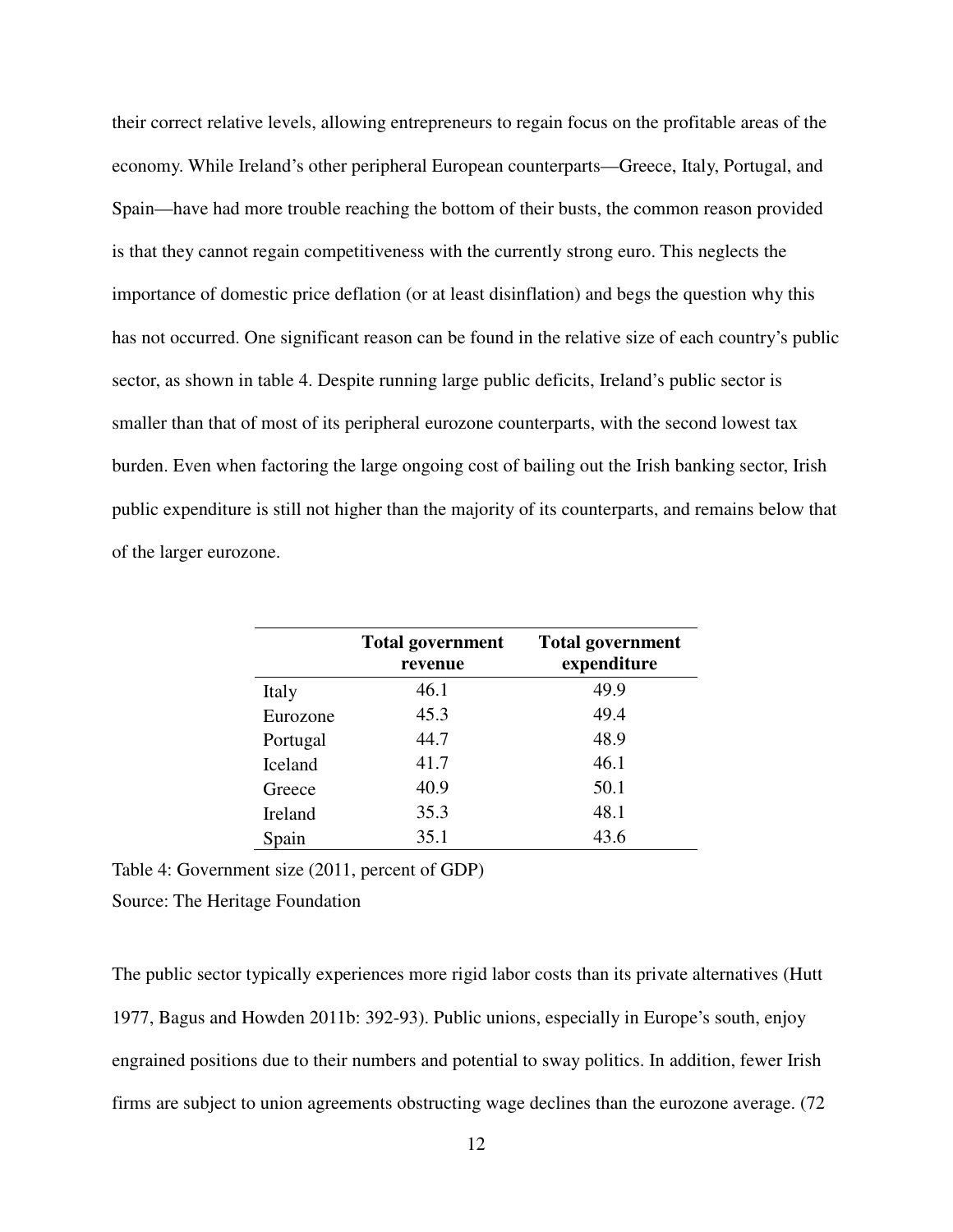percent of Irish firms are subject to union agreements, accounting for 42 percent of all employees while the eurozone figures are 94 and 84 percent (Du Caju *et al*. 2013: 12).) Furthermore, only 39 percent of surveyed Irish firms cite regulations or union agreements as a reason to avoid wage cuts versus 85 percent of eurozone firms (*ibid.*: 17). Austerity measures aimed at reducing public sector expenditures were implemented in Ireland with minimal public sector backlash. As a consequence, important prices such as wages fell more quickly in Ireland than in other European countries, allowing it to regain competitiveness while remaining in the eurozone.

 Third, while a currency depreciation will aid exporters to some degree, it has two significant drawbacks. The first of these is that an expansion of the money supply is necessary to depreciate a currency, and such a policy places upward pressure on prices (as was the case in Iceland). The result is potentially nil, as the two effects may counter each other. The second drawback is a consequence of the first—any depreciation of the currency aids one group while harming another. In this case, exporters *may* be aided, while domestic consumers and producers will see their costs increase, and their real savings dwindle, so that a decline in savings through an inflationary policy will hinder recovery.

 The preceding discussion is not to imply that price deflation has been costless or easy in Ireland. It is rather a question of when the costs will be incurred. Although prices were quick to adjust downwards, there was a short-run decrease in output until this happened. While this could have been somewhat mitigated by an inflationary policy, as in Iceland, it would have prohibited important relative price adjustments from taking place. Deflation has allowed relative prices to realign themselves in a bid to better signal to entrepreneurs those avenues of investment more conducive to growth. Thus, even though Ireland was locked into a currency union and unable to unilaterally allow its currency to adjust to regain competitiveness, it was able to make the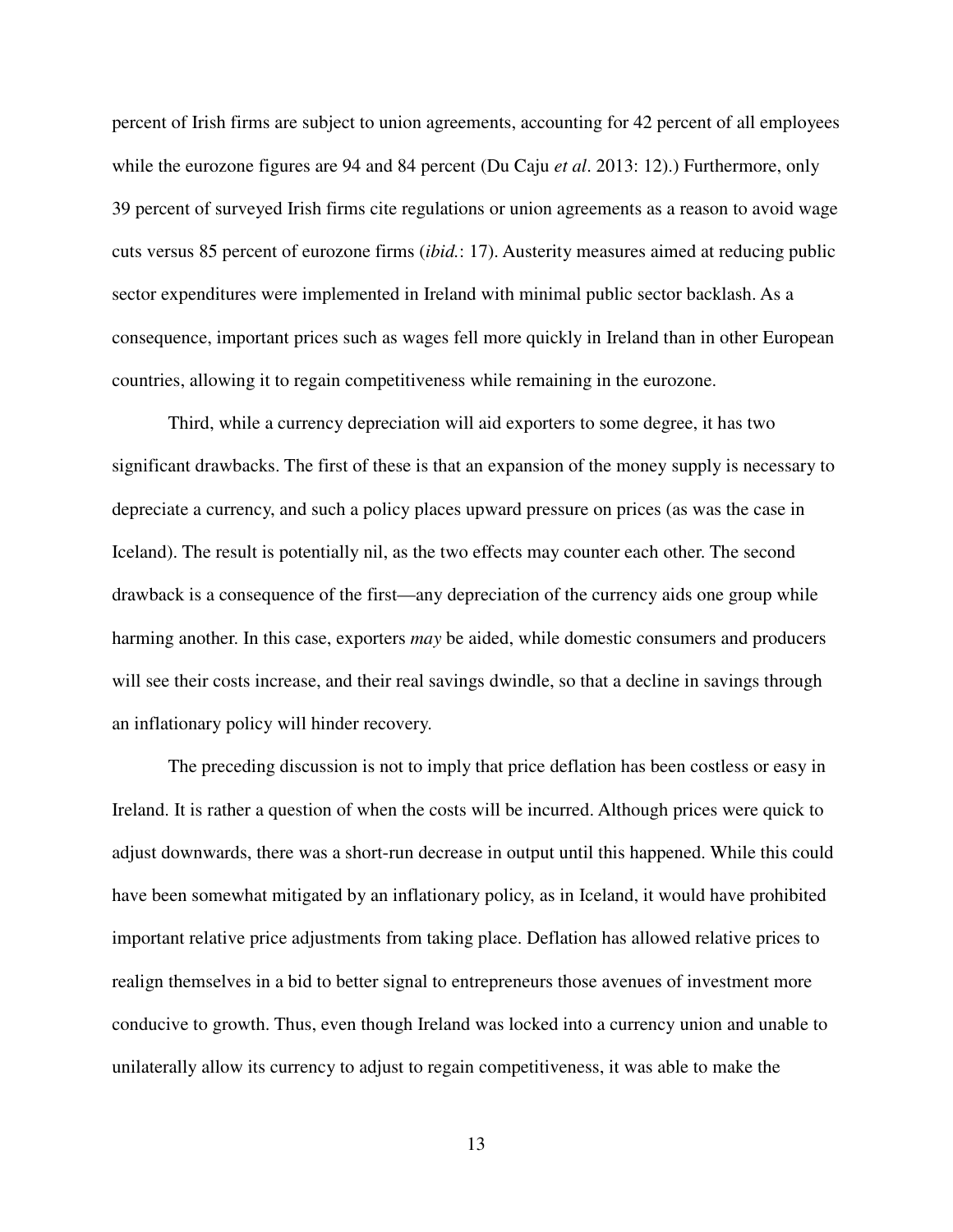necessary price adjustments domestically.

 Not only do these adjusting prices allow entrepreneurs to better see what avenues of investment are more valued, they also allow important costs to readjust. The decline in housing prices has reverberated backward to adjust downward input costs, including labour costs for construction workers. While declining incomes for these workers may seem like a negative result, it allows workers to realize where they are most valued and readjust their employment accordingly. In many ways we can sympathize with Huerta de Soto (2012) as he refers to the euro positively as a type of quasi "gold standard." By not being able to inflate its problems away, Ireland along with other periphery eurozone countries are facing the reality that their fiscal paths are unsustainable and that prices, including wages, will need to adjust accordingly. These price adjustments permit the relative price structure to realign to signal entrepreneurs and investors what production and investment plans are sustainable.

#### **4 Two Types of IMF Bailouts**

Though both countries eventually succumbed to IMF-led bailouts, important differences in their implementations abound. Ireland's bailout by the ECB and IMF came with some high costs, although capital controls aimed at inhibiting the outflow of funds were absent. As a result, trade flows continued largely as usual, with exports increasing due to its increased competitiveness through price deflation.

### *4.1 Icelandic Capital Controls*

Iceland became the first developed country in over 30 years to request aid from the IMF (Gylfason 2011). When accepting emergency loans, the IMF imposed strict capital controls as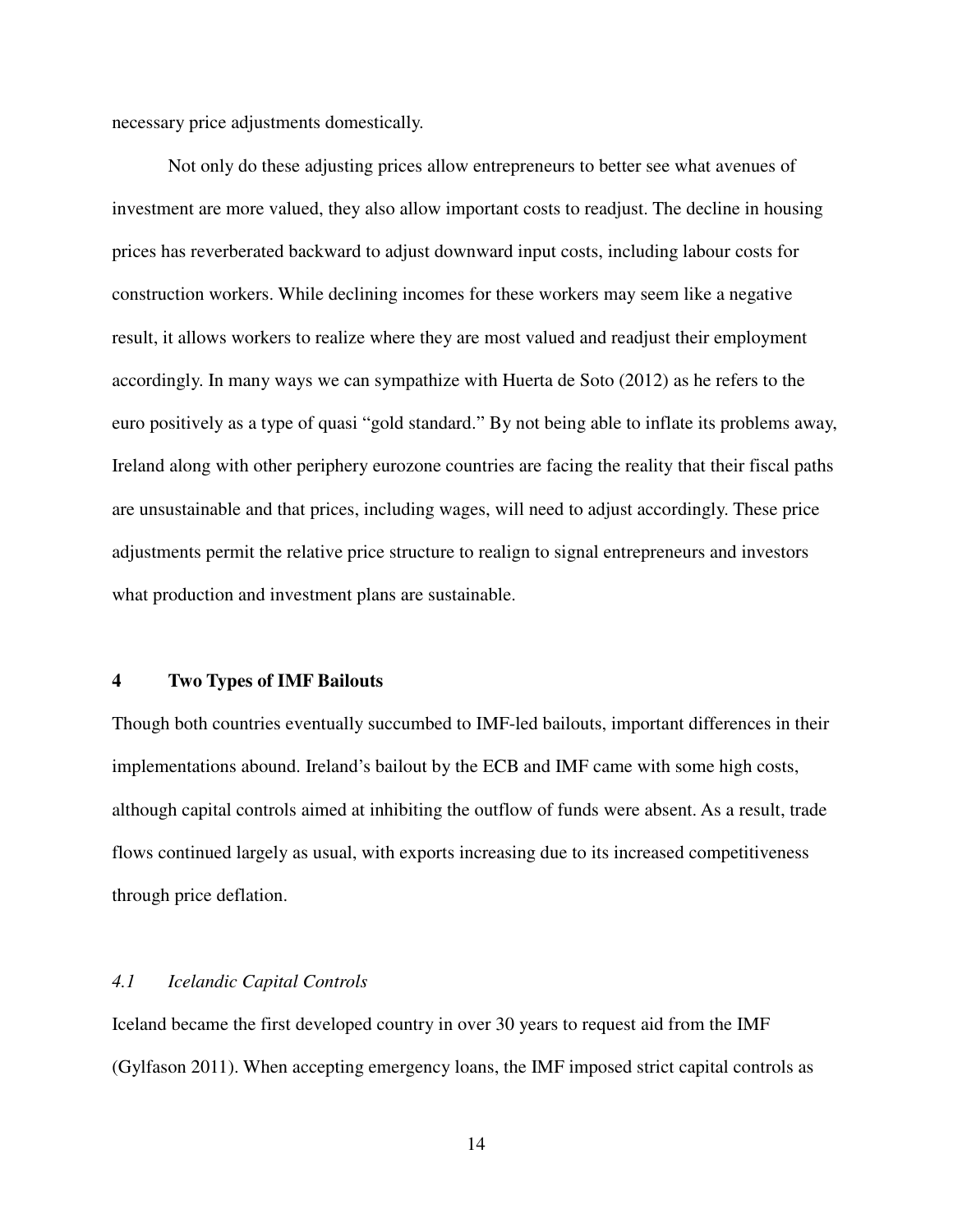part of the package (International Monetary Fund 2010; Yeyati 2011). The aim of the controls was to: 1) limit foreign currency outflows, 2) stop the exchange rate from depreciating further, and, 3) keep foreign exchange available for vital transactions. While the controls were originally temporary in nature, they persist to this day with no plans to taper them off until 2015 at the earliest.

These controls resulted in some unintended consequences, and in many ways differed from the conventional or more modern use of capital controls. In particular, as part of the IMF's standby agreement of November 2008, residents and non-residents were obliged to report all foreign exchange transactions to the Central Bank of Iceland. Residents were forced to surrender all foreign exchange to the central bank within two weeks of obtaining it by depositing the proceeds in a domestic bank. Divestments of foreign direct investments in Iceland were not permitted. Finally, only financial products denominated in króna were allowed under the controls.

 Some have called a return to such harsh capital controls draconian, and their use marks a strict departure from how the IMF has more recently implemented emergency relief (Arnason and Danielsson 2011). While capital controls are increasingly seen as a way to prevent excess foreign investment from overheating an economy, these controls have marked a shift backward to controlling all transactions, even those that are potentially beneficial. By placing blanket controls over the whole economy, currency flows that would have been beneficial (e.g., purchasing imports necessary for the sustainability of a small, isolated island) have been placed in the same category as those deemed troublesome (e.g., carry traders liquidating króna holdings and depreciating the currency further).

These controls have inhibited the Icelandic recovery by removing several options from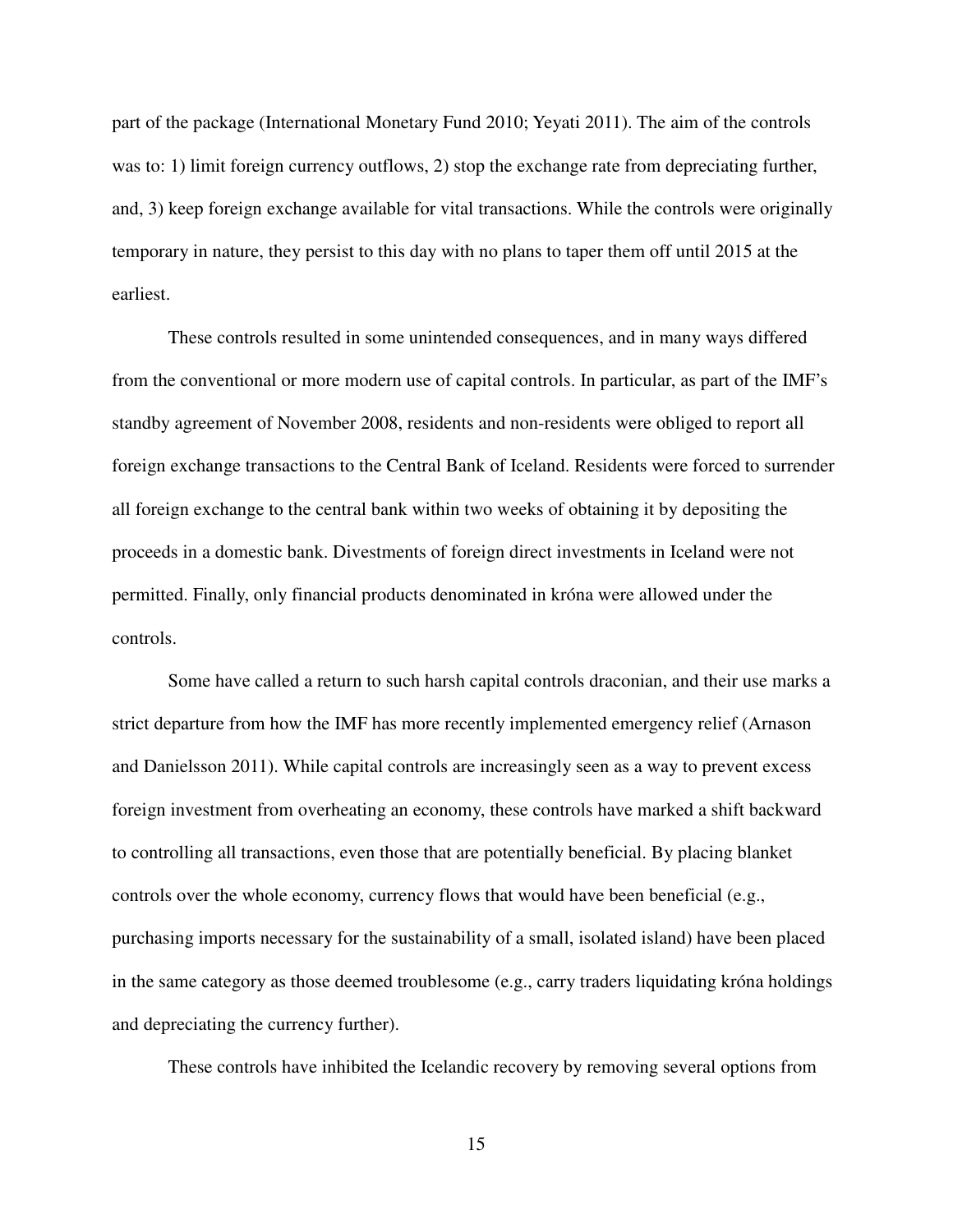citizens trying to recover lost economic activity. Entrepreneurs must seek permission from the CBI to procure foreign funds to invest abroad. Emigration from the country is limited, as individuals have no guarantee that they can take their financial capital with them. Domestically the controls could also be depreciating the króna, thus harming sectors reliant on imports (such as the food industry). Since Icelandic exporters have limited confidence in their future ability to access their earnings, they do not bring home all their foreign earnings. This has the effect of keeping the currency weaker than would otherwise be the case (Gylfason 2011).

 Unable to easily get króna out of the country, foreign investors find themselves with limited options for any currency held in Iceland. Much of it is today being funnelled into real estate—thus propagating a new bubble in the housing sector (Valdimarsson 2012). International investors wary of channelling their savings into the current outlets, and lacking investment opportunities in avenues they deem sustainable, are at a loss for options. Thus investing in a real asset like real estate, even if it creates a new bubble, is less risky than remaining invested in Icelandic financial assets that might lose value if the recession renews itself.

 More detrimental, perhaps, is the fact that the controls reduce foreign trust in the economy. By blocking divestments on projects funded by incoming foreign direct investment (FDI), the CBI has created a clear disincentive for foreigners to invest in Iceland. Coupled with this is the fact that Iceland has the highest number of restrictions on foreign direct investment of all member countries of the Organisation for Economic Co-operation and Development (Kalinova *et al*. 2010), contributing to a collapse in domestic investment.<sup>3</sup>

 Arnason and Danielsson (2011) estimate the deadweight loss of the capital controls to be 1 percent of Icelandic GDP per year. Such a drain on a crisis-stricken economy is large, and

 $\overline{a}$ 

 $3$  Icelandic investment had declined to 10 percent of GDP by 2010, compared to a decline to only 17 percent in the EU (Danielsson 2011b).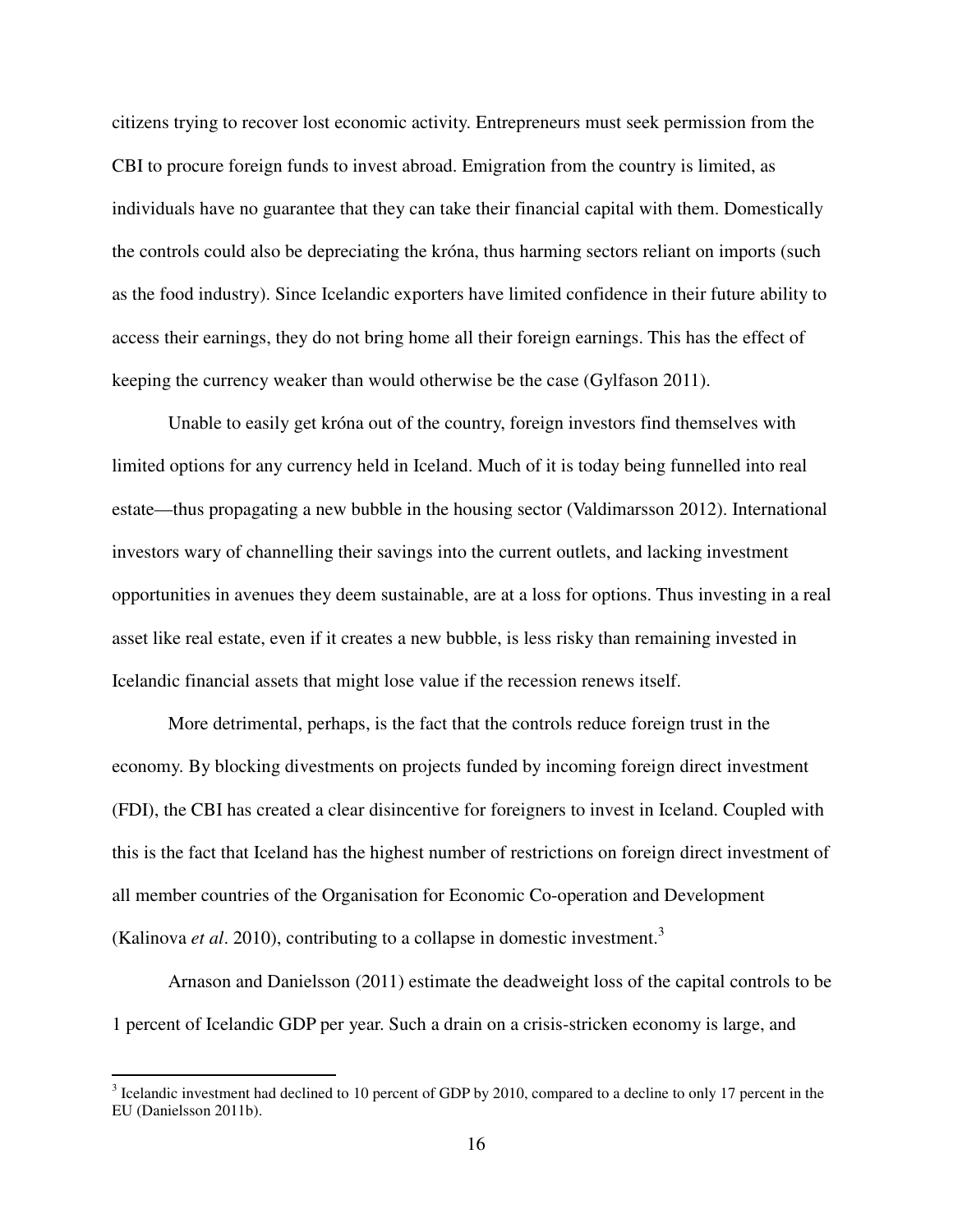delays full recovery. Additionally, the controls delay one important price adjustment from occurring. Although a depreciation of the króna by itself is not a panacea for the economy relative price adjustments must also occur—it is true that the króna was artificially overvalued leading up to the crisis, mostly due to ample government guarantees on the banking sector (Howden forthcoming). (*The Economist*'s Big Max Index ranked the króna as the most overvalued currency in the world on 1 February 2007.) The capital controls have the effect of partially propping up the currency, making this currency adjustment more difficult to obtain. It is also difficult to ascertain whether the controls have any meaningful effect today. The exchange rate has already fallen by more than half over the past four years. Much capital had already left the country before the controls were established, and there may be little incentive for divestments to occur now. In fact, given the partially recovered state of the Icelandic economy, it is more likely that the controls are inhibiting capital inflows by removing an exit option from investments than keeping existing investments within the country.

#### *4.2 Ireland's Maintained Trade and Financial Flows*

Despite also being the recipient of funding through the IMF, Ireland was not subject to capital controls. The reasons are twofold. First, since Ireland is a part of the eurozone, there is no possibility of managing its exchange rate by such a policy. Second, barriers to trade would have conflicted with existing EU treaties. Consequently, the country has not been impaired by such policies, and capital flows have aided Ireland's return to normalcy—unlike that of its northern neighbour.

 The distinction in the treatment of two countries making use of an IMF emergency loan is stark. Ireland was spared the curtailment of FDI in light of the fact that capital could still flow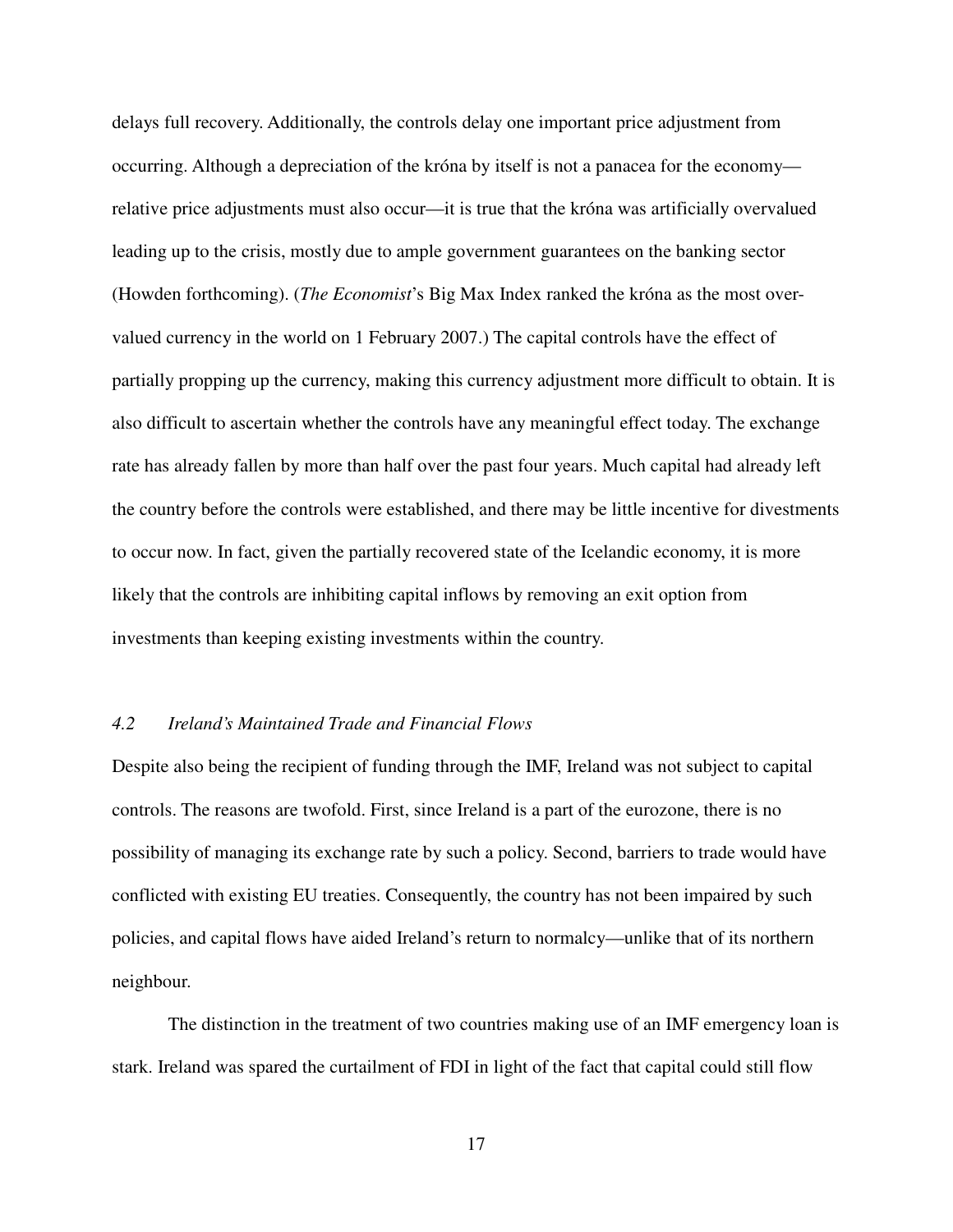freely into, and more importantly out of, the country. Investors could make liberal use of the country's unemployed citizens and lower wages without fear that they would not be able to exit with their funds if the project failed to meet their expectations.

 The results are evident in Ireland's trade balance. Net exports have increased from less than 10 percent of GDP to almost 20 percent since the crisis began. While domestic demand for Irish goods has been falling, foreigners willing to take advantage of its newfound competitiveness have taken up the slack, and exports now lead the recovery. Foreign direct investment has also remained strong, reaching 11.9 and 8.6 percent of GDP in 2009 and 2010, higher than it has been for over a decade.

#### **5 Conclusion**

This comparison has shed light on several key differences between Iceland's and Ireland's policies in the wake of their financial collapses. In implementing policies to ease the effects of these two crises, three aspects stand out.

The first is the role of the countries' currencies in returning them to competitiveness. Ireland was unable to depreciate its currency, but the domestic price level was able to fall, thus compensating by depreciating the real value of its euro and lowering export costs. In Iceland the quick depreciation of the króna served to give the country a quick cost-based advantage. These across-the-board cost decreases from the depreciation did little to rectify the price maladjustments that the boom bred. In this way, Ireland suffered in the short run through an output decline, but by allowing the array of relative prices to adjust Irish entrepreneurs are now able to see the areas of the economy most conducive to growth.

Second, Ireland's use of the euro protected it from some worse fates. In particular it made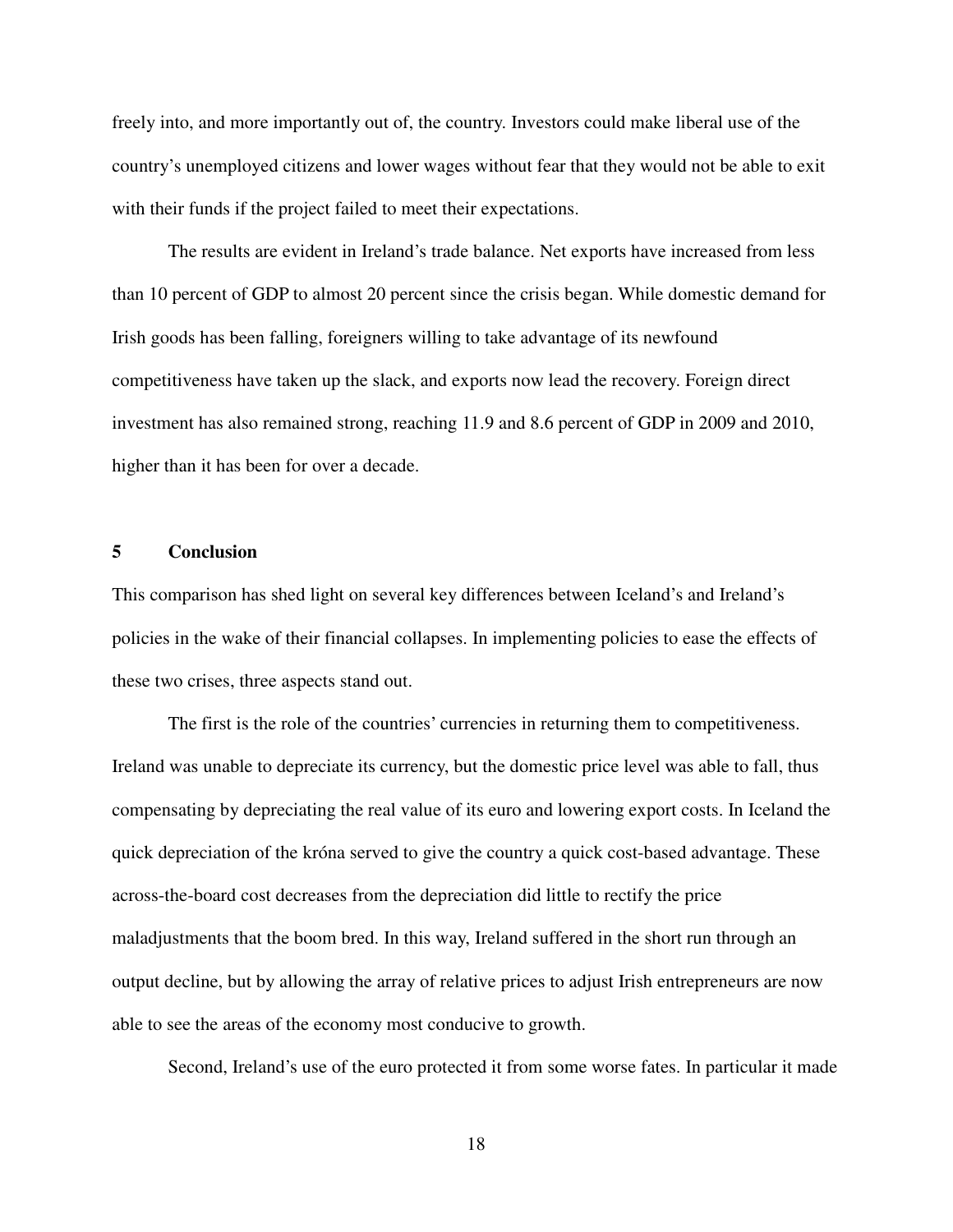the country immune to calls for capital controls. When Iceland received its standby agreement from the IMF as part of its 2008 aid package, it included controls aimed at reducing the outflow of foreign reserves. This had the unintended consequence of also limiting the amount of incoming foreign investment that foreign investors were willing to risk in Iceland. Ireland enjoys a high degree of foreign investment today, as creditors are not worried about accessing their funds in the future. No such assurance can be offered in Iceland, and the capital controls are now slated to stay in effect until 2015.

 Third, the nationalization of the financial sector in Ireland has left taxpayers on the hook for billions of euros. By allowing a large part of its financial sector to fail, Icelandic authorities have saved its taxpayers from funding a risky project. This has made funds available for social programs that have aided the unemployed throughout the crisis. Furthermore, allowing an insolvent banking sector to fail has allowed resources to be redirected, unlike in Ireland.

 Iceland and Ireland provide two case studies for challenges facing an economy facing a modern banking crisis. Other countries, notably the United States and United Kingdom, have banking situations that feature similar weaknesses, including 1) poorly collateralized loans, 2) a reliance on continued credit expansion to roll over short-term funding, and 3) heavy exposure to the real estate market. There are three lessons to take from these two countries.

First, any losses in the banking sector are only the previous mistakes and malinvestments made visible. Covering up losses via bank bailouts does little to fix mistakes that were made in the past, and may delay recovery moving forward. The collapse of the banking system only exposed an insolvent system for what it was. *The Icelandic approach of allowing unambiguously insolvent institutions to default allows losses to be realized sooner, and a strong foundation for recovery to be built upon*.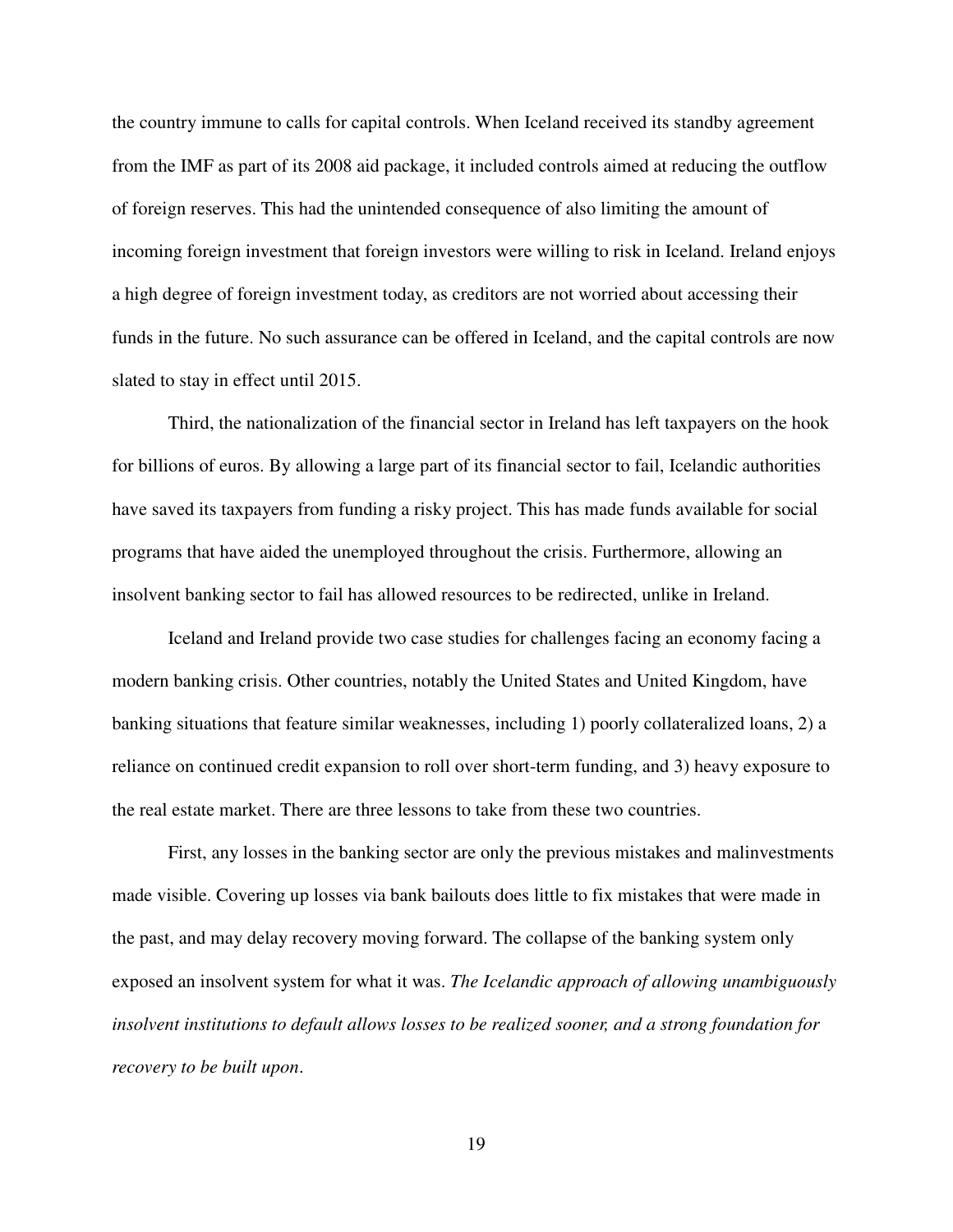Second, currency depreciation allows some types of adjustments to be made, but others can only be achieved by domestic price adjustments. In Ireland this happened quickly, allowing entrepreneurs to receive signals concerning how to reallocate resources to escape the recession. Iceland's swift depreciation increased the country's international competitiveness, but may now inhibit relative prices from realigning quickly to sustain the recovery. Iceland's approach inhibited the constellation of relative prices from quickly realigning in a sustainable manner and will jeopardize future growth, something that Ireland is increasingly well-positioned to take advantage of. *By not inflating its problem away and thus allowing for price deflation, Ireland has realigned relative prices to a more sustainable array that allows entrepreneurs to see what areas of the economy are profitable*.

Finally, some policies aimed at controlling capital flows have detrimental results. In Iceland's case, IMF-imposed capital controls have cost the country 1 percent of GDP for three years, and are estimated to stay in effect for at least another three years. While stopping the outflow of foreign reserves, the controls have also limited inflows. While the lack of capital controls in Ireland could have resulted in an outflow of capital, the evidence suggests that just the opposite happened. Taking advantage of lower costs and unused resources, capital has flowed into Ireland in recent years. The Icelandic approach has discouraged foreign entrepreneurs from investing domestically due to uncertainty about whether they will be able to access their capital in the future. *In this way, Ireland's continued commitment to open markets and trade has allowed foreign participation to shift the weight of recovery away from only domestic producers*.

When the tale of these two crises is told, the conclusion is typically that one set of policies was more beneficial than the other. In this paper I have shown that the truth lies somewhere in the middle. Icelanders have benefited by evading a debt overhang through an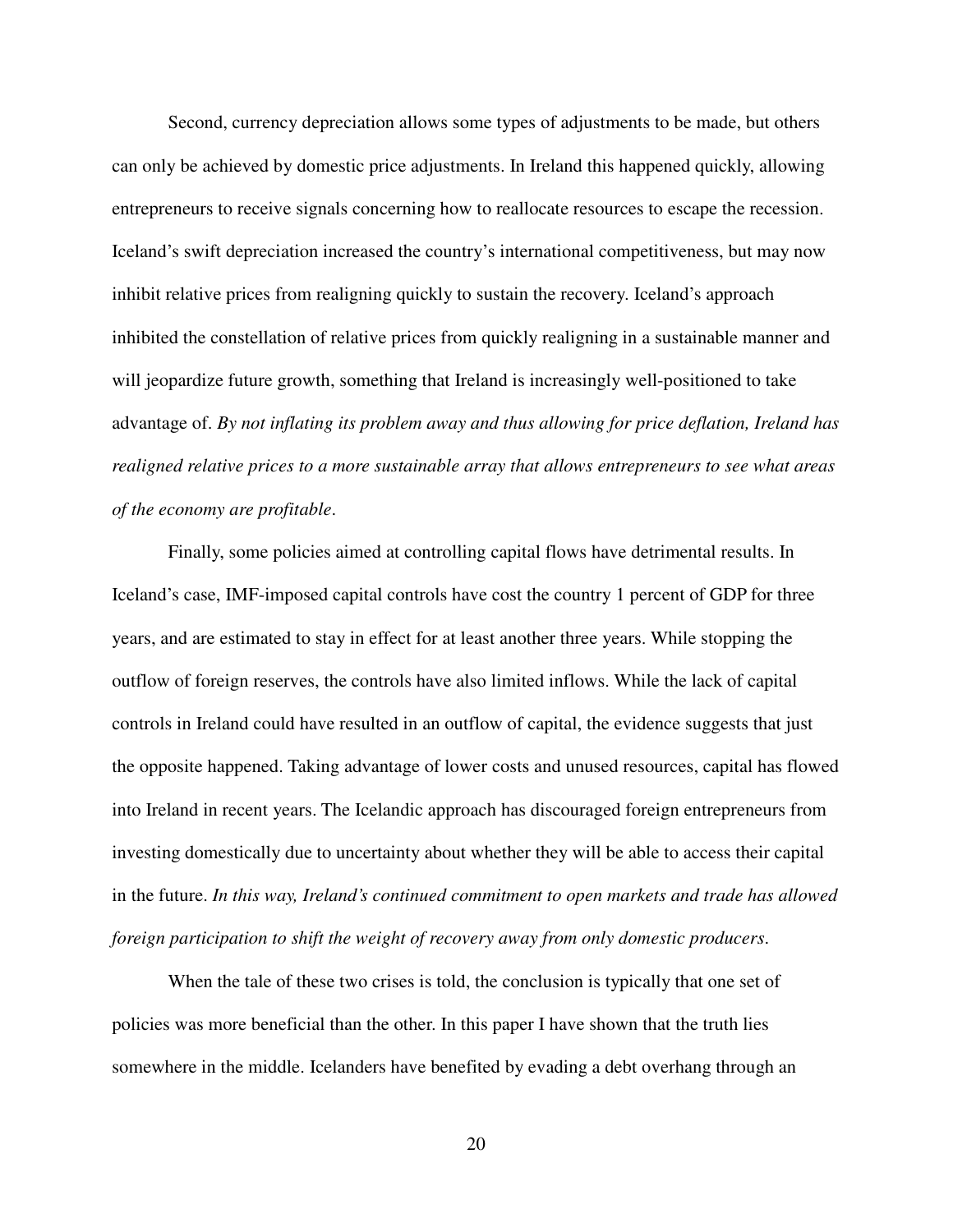undue bank bailout that shielded investors from losses. The Irish commitment to open capital markets and a willingness to reduce domestic prices to regain competitiveness has allowed prices to return to levels necessary for entrepreneurs to use as signals to invest. Countries facing similar crises—be they currency, banking, or generally economic—would be well-advised to heed these lessons when drafting recovery plans of their own.

# **References**

Árnason, Árni Páll. 2011. "Iceland's Recovery," opening remarks at the IMF conference *Iceland's Recovery—Lessons and Challenges.* Reykjavik, Oct. 27.

Arnason, Ragnar, and Jon Danielsson. 2011. Capital controls are exactly wrong for Iceland. *VoxEU.com*, Nov. 14.

Bagus, Philipp, and David Howden. 2011a. *Deep Freeze: Iceland's Economic Collapse*. Auburn, AL: Ludwig von Mises Institute.

Bagus, Philipp, and David Howden. 2011b. Monetary Equilibrium and Price Stickiness: Causes, Consequences, and Remedies. *Review of Austrian Economics* 24(4): 383-402

Baldursson, Friðrik Már. 2011. Iceland's programme with the IMF 2008–11. *VoxEU*, Nov. 8. http://www.voxeu.org/index.php?q=node/7235

Buiter, Willem H., and Anne Sibert. 2008. The Iceland banking crisis and what to do about it: The lender of last resort theory of optimal currency areas. *CEPR Policy Insight*, 26.

Connor, Gregory, Thomas Flavin, and Brian O'Kelly. 2010. The U.S. and Irish Credit Crises: Their Distinctive Differences and Common Features. *Working paper*.

Danielsson, Jon. 2011a. How Not to resolve a banking crisis: Learning from Iceland's mistakes. *VoxEU*, Oct. 26. http://www.voxeu.org/index.php?q=node/7157

Danielsson, Jon. 2011b. Was the IMF programme in Iceland successful? *VoxEU*, Oct. 27. http://www.voxeu.org/index.php?q=node/7162

Du Caju, Philip, Theodora Kosma, Martina Lawless, Julián Messina and Tairi Rõõm. 2013. Why Firms Avoid Cutting Wages: Survey Evidence from European Firms. Central Bank of Ireland, Research Technical Paper 3/RT/13.

Financial Supervisory Authority. 2008a. New Glitnir Bank Takes Over Domestic Operations of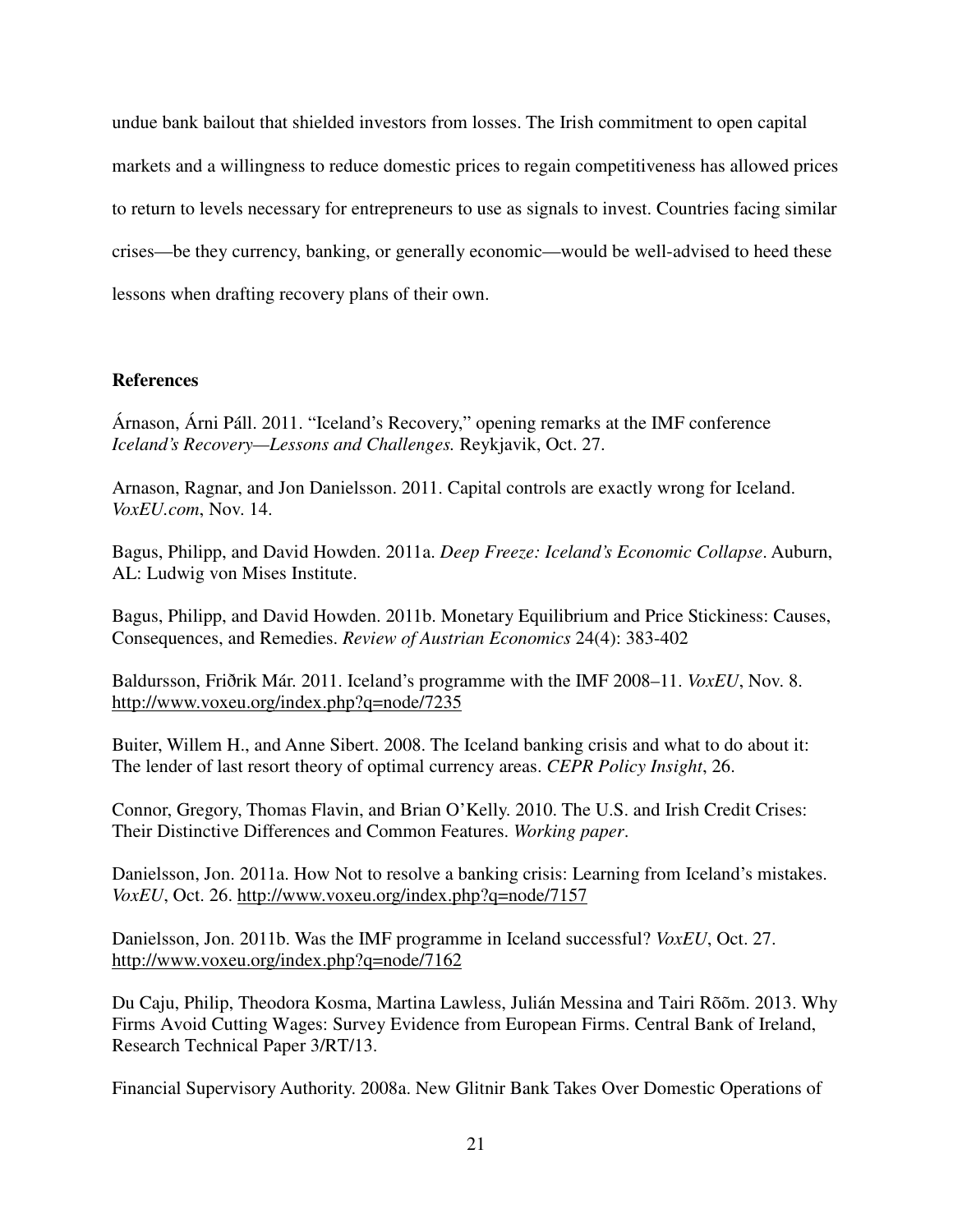Glitnir banki hf. Oct. 15. [Available] http://en.fme.is/published-material/news- announcements/news/nr/1399.

Financial Supervisory Authority. 2008b. New Kaupthing Bank Takes Over Domestic Operations of Kaupthing banki hf. Oct. 22. [Available] http://en.fme.is/published-material/news- announcements/news/nr/1398.

Financial Supervisory Authority. 2008c. New Landsbanki Takes Over Domestic Operations of Landsbanki Islands hf. Oct. 9. [Available] http://en.fme.is/published-material/news- announcements/news/nr/1400.

Gylfason, Thorvaldur. 2011. Houston, we have a problem: Iceland's capital controls. *VoxEU*, Jun. 1. http://www.voxeu.org/index.php?q=node/6597

Honohan, Patrick. 2010. The Irish Banking Crisis—Regulatory and Financial Stability Policy 2003–2008.

Howden, David. forthcoming. The Icelandic and Irish Banking Crises: Alternative Paths to a Credit-Induced Collapse. *The Independent Review*.

Howden, David. 2012. The Iceland and Ireland Banking Crisis: Lessons for the Future. *Mercatus Center* working paper no. 12-22.

Huerta de Soto, Jesús. 2012. *An Austrian Defense of the Euro*. Ludwig von Mises Institute Daily Ariticle, June 22. [Available] http://mises.org/daily/6069/An-Austrian-Defense-of-the-Euro

Hutt, William H. 1977. *The Theory of Idle Resources*, 2nd ed. Indianapolis: Liberty Fund.

International Monetary Fund. 2010. Capital Inflows: The role of controls. IMF Staff Position Note SPN/10/04.

Kalinova, Blanka, Angel Palerm, and Stephen Thomsen. 2010. OECD's FDI Restrictiveness Index: 2010 Update. *OECD Working Papers on International Investment*, no. 2010/3.

Kinsella, Stephen. 2012. Is Ireland really the role model for austerity? *Cambridge Journal of Economics* 36(1): 223–35.

Kinsella, Stephen, and R. Lyons. 2011. "A return to managing the Irish Economy" in (*eds*.) Burke and Lyons, *Next Generation Ireland*, pp. 65–90. Dublin: Blackhall Press.

Lane, Philip R. 2011. The Irish Crisis. *Centre for Economic Policy Research*, Discussion paper no. 8287.

O'Callaghan, Gary. 2011. Did the ECB Cause a Run on Irish Banks? Evidence from Disaggregated Data. *Irish Economy Note* no. 13.